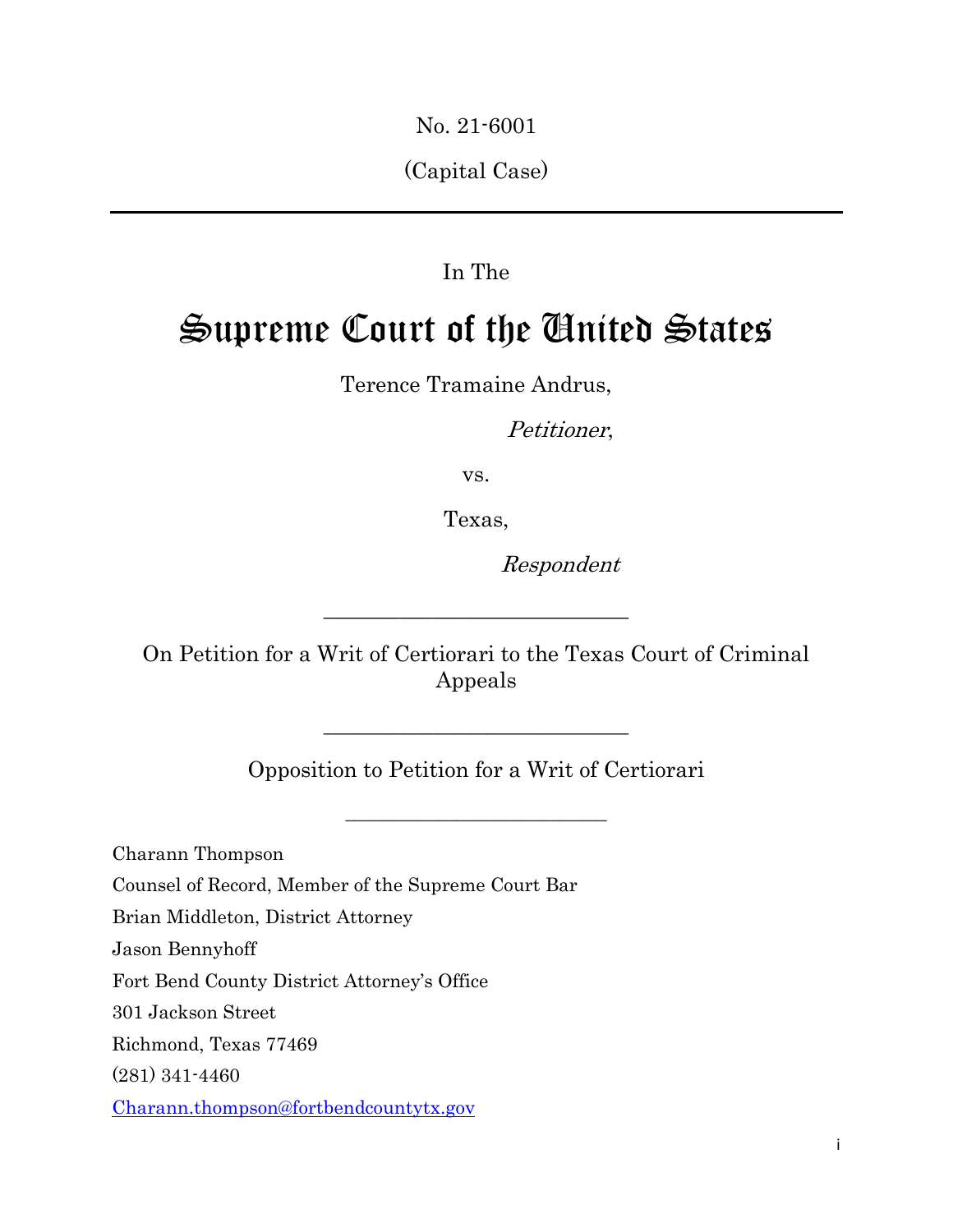#### QUESTIONS PRESENTED

#### (Capital Case)

Petitioner presents the following questions for review:

I. "On remand, did the Texas court reject this Court's conclusions in Andrus v. Texas, 140 S.Ct. 1875 (2020), which were amply supported by the habeas and trial records, and did the Texas court disregard this Court's express guidance for conducting a prejudice analysis pursuant to Strickland v. Washington, 466 U.S. 688 (1984)?" Pet. at p. i.

II. "Does the Texas court's failure to adhere to this Court's decision conflict with our constitutional system of vertical stare decisis and create widespread confusion regarding the proper legal standard that courts must use in assessing whether the Sixth Amendment right to effective assistance of counsel is violated in death penalty cases?" Pet. at p. i.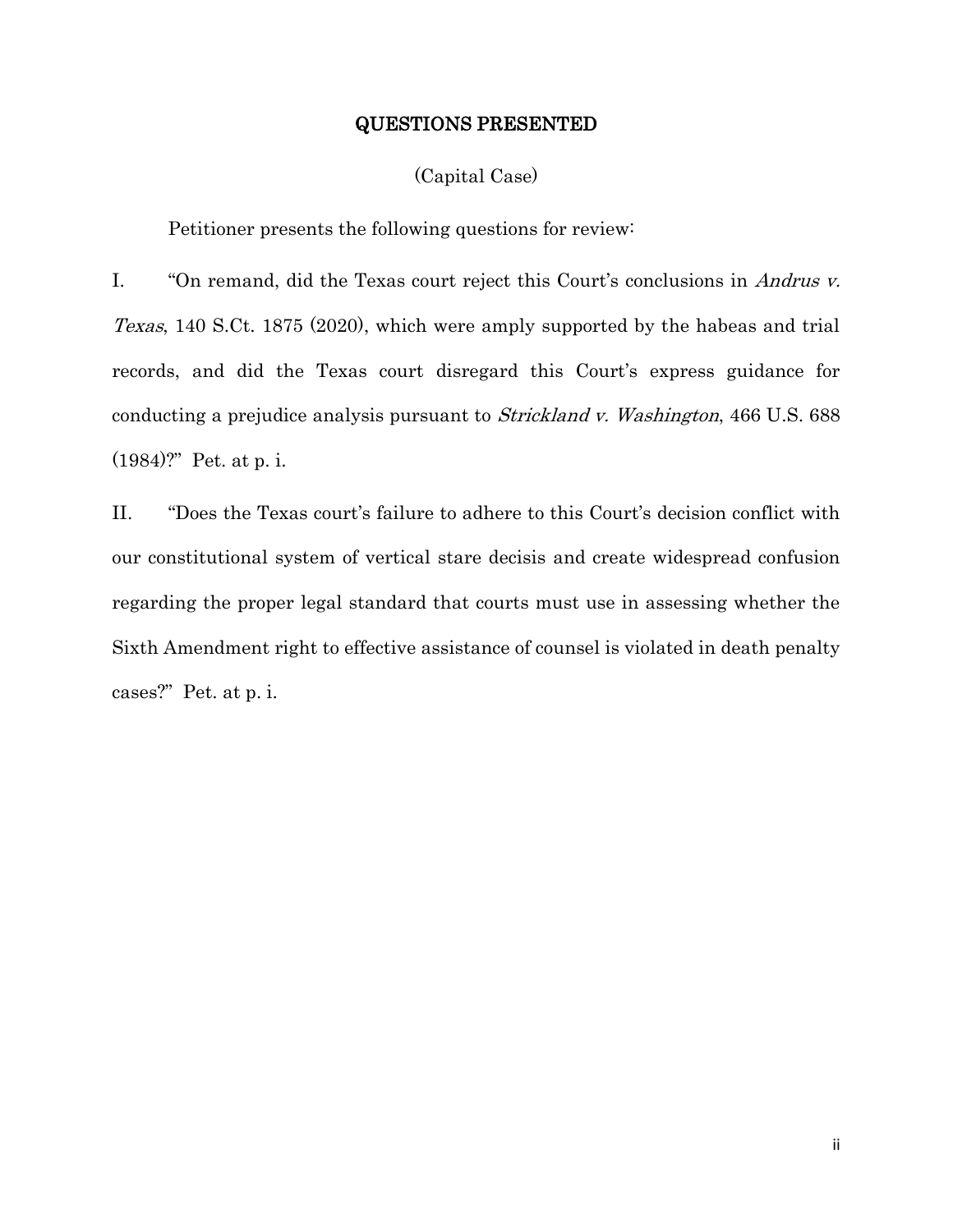# TABLE OF CONTENTS

| <b>SECTION</b>                                                                                                                                                                                                                                        | <b>PAGE</b> |
|-------------------------------------------------------------------------------------------------------------------------------------------------------------------------------------------------------------------------------------------------------|-------------|
|                                                                                                                                                                                                                                                       |             |
|                                                                                                                                                                                                                                                       |             |
|                                                                                                                                                                                                                                                       |             |
|                                                                                                                                                                                                                                                       |             |
|                                                                                                                                                                                                                                                       |             |
|                                                                                                                                                                                                                                                       |             |
| <b>ARGUMENT</b>                                                                                                                                                                                                                                       |             |
| The Court of Criminal Appeals' holding that Petitioner was not<br>prejudiced by his trial counsel's ineffectiveness is supported by the trial<br>and habeas record and in keeping with this Court's precedent and<br>should be affirmed by this Court |             |
| The Law of Ineffective Assistance of Counsel with Regard to<br>Mitigation Evidence Generally                                                                                                                                                          |             |

........................................................................................................................... 17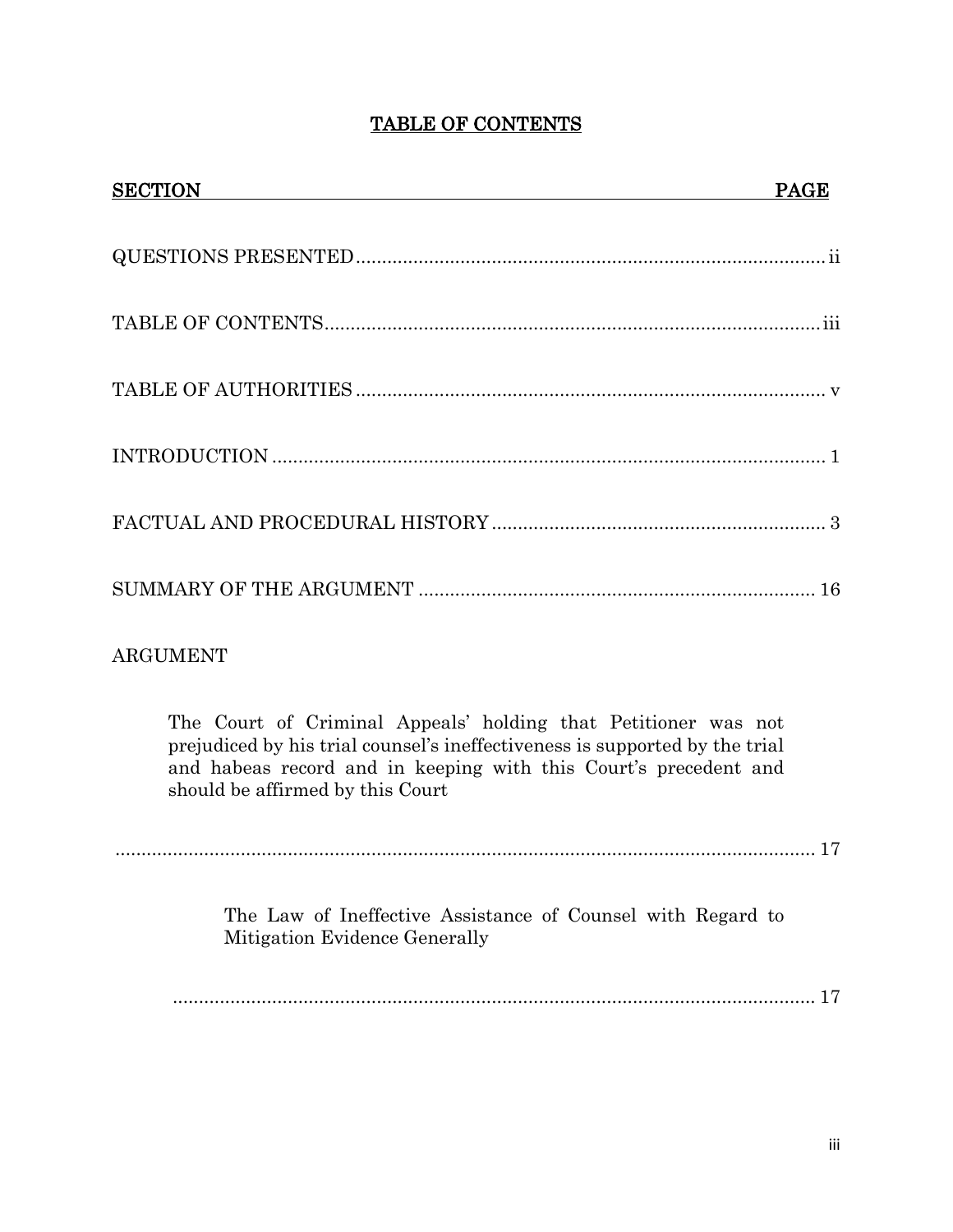The Question of whether Petitioner was prejudiced by his trial counsel's ineffectiveness is live, and the Texas Court of Criminal Appeals was not precluded from considering that question as Petitioner implies, but was instead expressly required by this Court's order to consider that question

........................................................................................................................... 19

The Texas Court of Criminal Appeals conducted a fact intensive balancing of the aggravating and mitigating factors in this case, as ordered by this Court and determined that Petitioner was not prejudiced. This holding was supported by the record and should be affirmed by this Court

........................................................................................................................... 22

The Texas Court of Criminal Appeals correctly applied this Court's precedents, and followed this Court's explicit instructions in denying Petitioner habeas relief and that holding should not be disturbed

........................................................................................................................... 33

|--|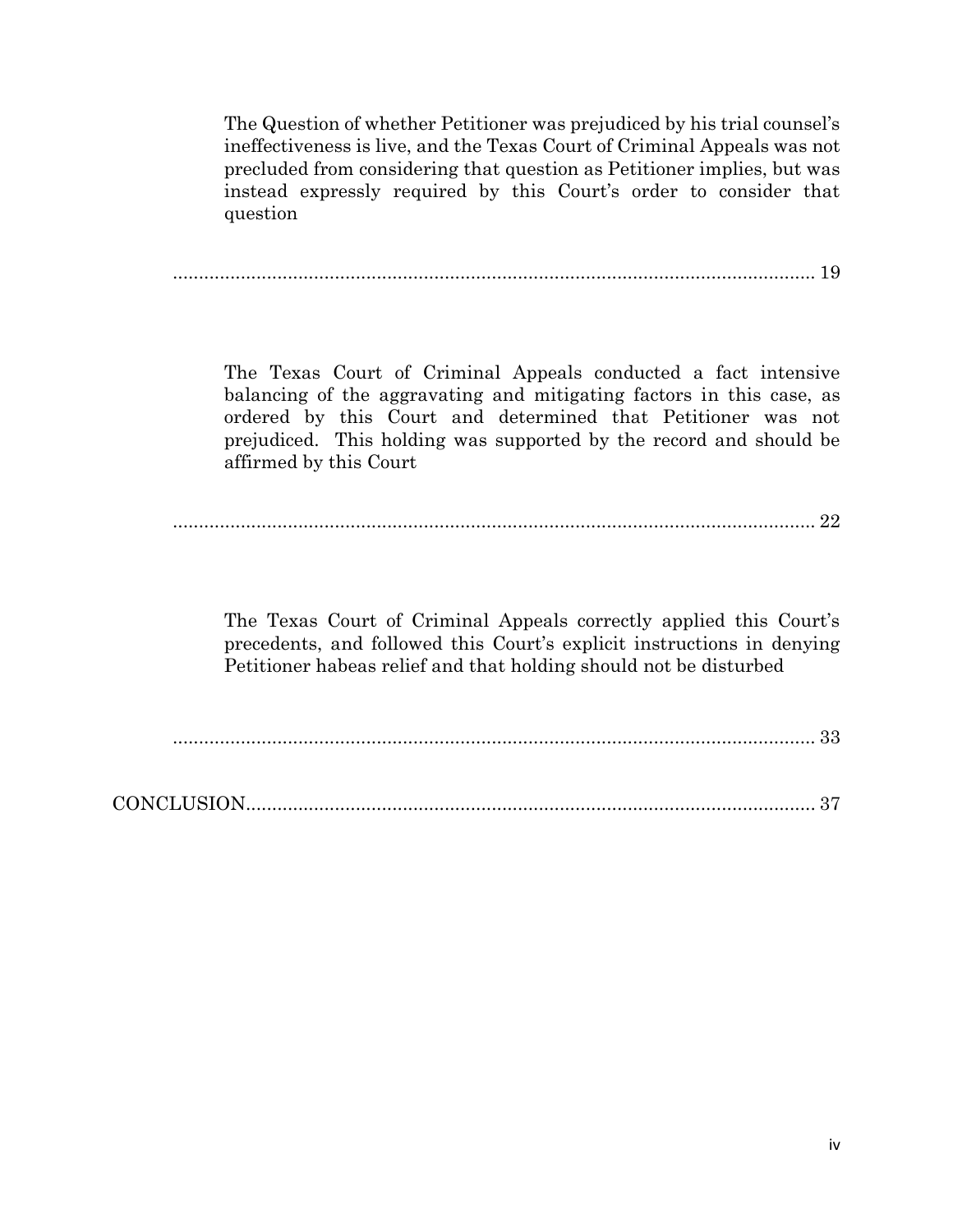# TABLE OF AUTHORITIES

Cases

| Ex parte Andrus, No. WR-84, 438-01, 2019 WL 622783 at *7, fn. 15 (Tex. Crim. App.  |
|------------------------------------------------------------------------------------|
|                                                                                    |
| Floyd v. Filson, 949 F.3d 1128, 1140-42 (9th Cir. 2020) cert. denied 141 S.Ct. 660 |
|                                                                                    |
|                                                                                    |
| Sears v. Humphrey, 751 S.E.2d 365, 370-71 (Ga. 2013) cert. denied 572 U.S. 1118,   |
| Sears v. Upton, 561 U.S. 945, 956, 130 S.Ct. 3259, 3267 (2010)  21,22, 33, 35      |
|                                                                                    |
| Trevino v. Davis, 861 F.3d 545, 549-51 (5th Cir. 2017) cert. denied 138 S.Ct. 1793 |
|                                                                                    |
| Williams v. Taylor, 529 U.S. 362, 398, 120 S.Ct. 1495, 1515 (2000)  20, 33         |
|                                                                                    |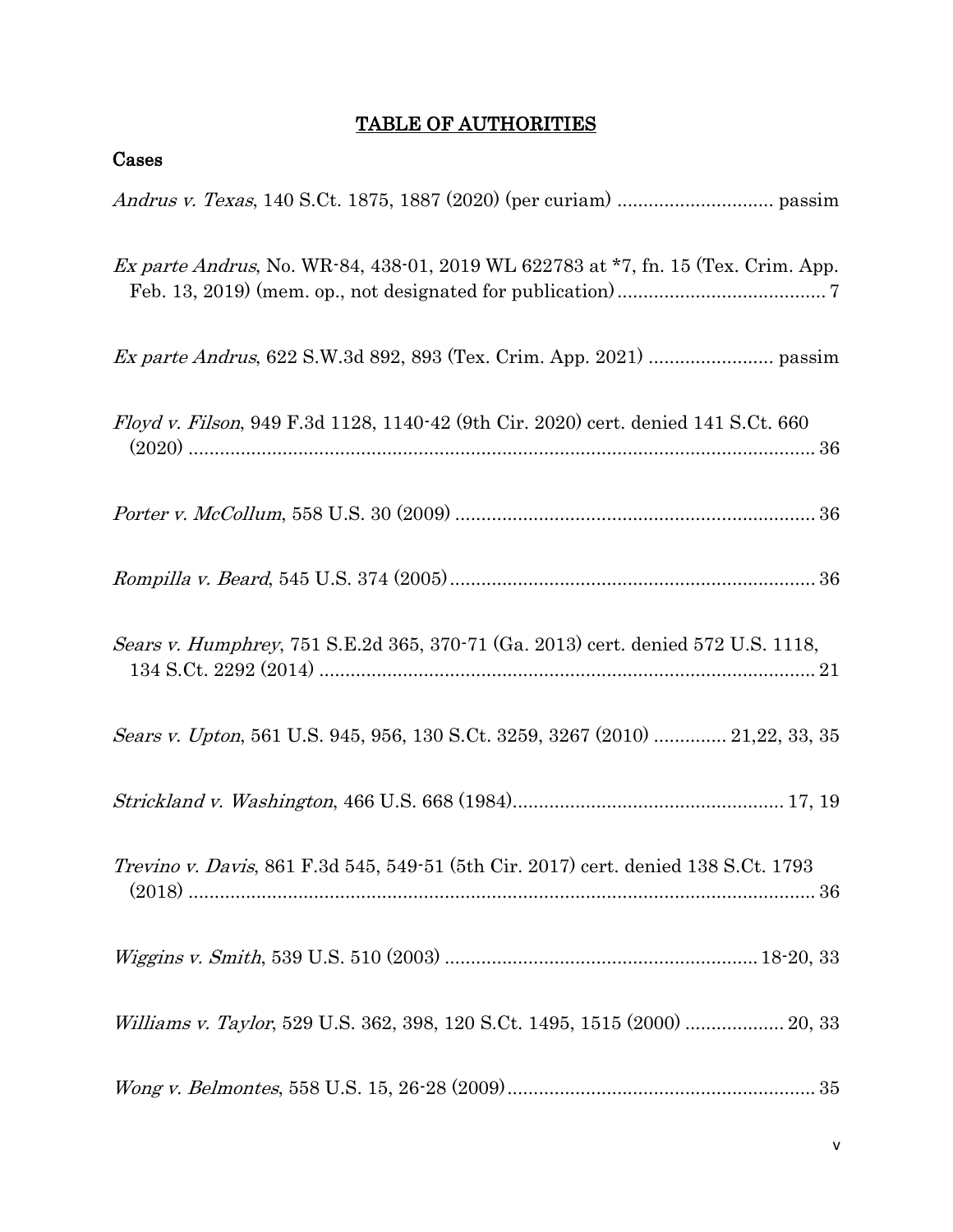# **Statutes**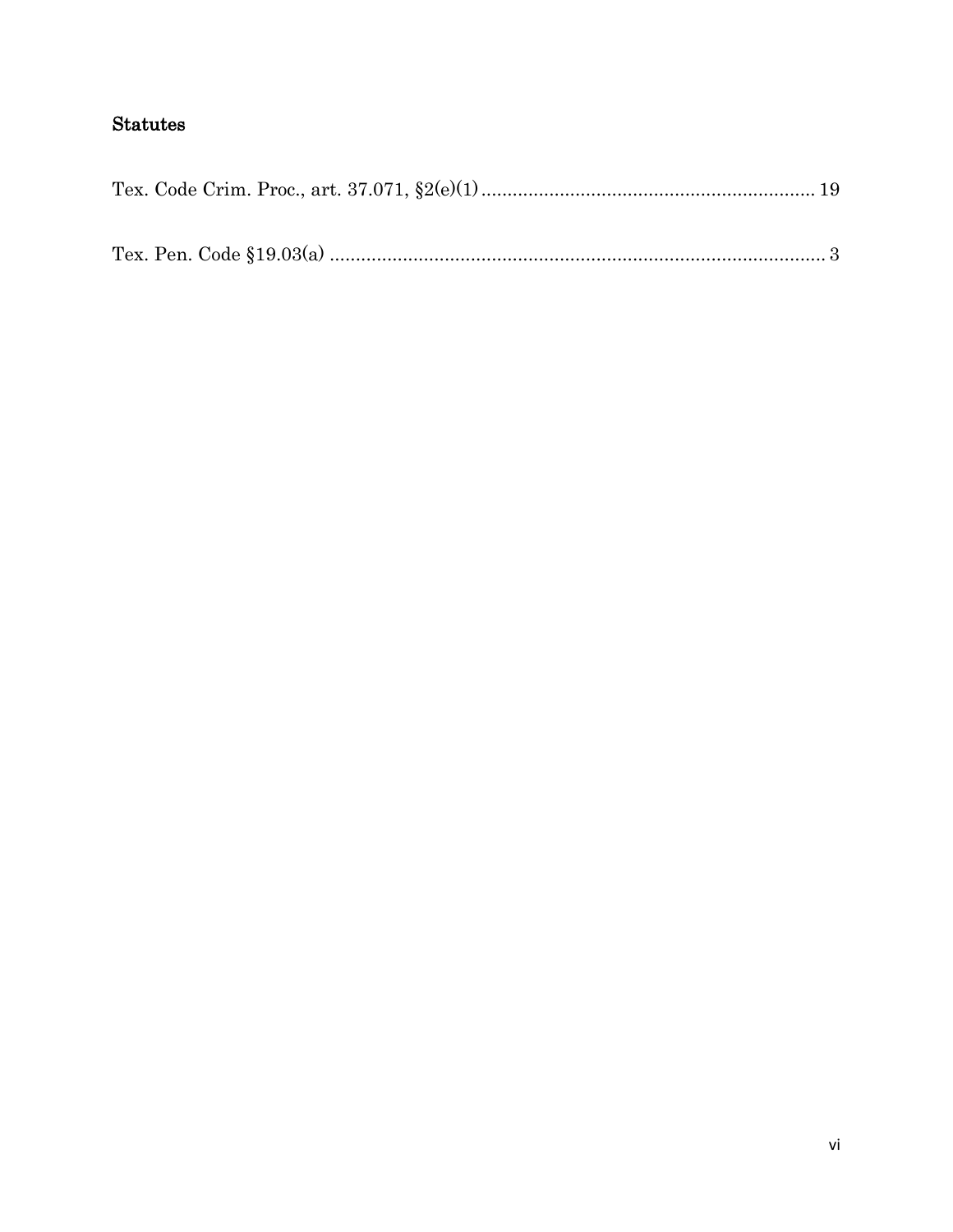#### Introduction

Petitioner previously filed a petition for certiorari with this Court arguing that the Texas Court of Criminal Appeals erroneously denied relief on his state habeas application on the grounds that his trial counsel was ineffective in his investigation and presentation of mitigating evidence. This Court granted that petition for writ of certiorari, holding that Petitioner's trial counsel was ineffective, and ordered the Texas Court of Criminal Appeals to engage in a prejudice analysis.

The Texas Court of Criminal Appeals has now conducted the prejudice analysis ordered by this Court and denied Petitioner relief. Petitioner now brings the instant petition for a writ of certiorari, and argues that the Texas Court of Criminal Appeals erred in conducting an independent review of the facts and conducting a prejudice analysis at all, and this Court's order was in fact a summary order to find prejudice rather than an order to engage in a prejudice analysis. Petitioner also argues that the Texas Court of Criminal Appeals erred both legally and factually in its prejudice analysis even presuming it were empowered to conduct such an analysis.

Respondent argues that this Court's order explicitly required the Texas Court of Criminal Appeals to conduct a prejudice analysis and therefore the Texas Court of Criminal Appeals was necessarily empowered to conduct a record intensive analysis of the facts, and indeed was required to do so by this Court's order. Respondent argues that the Texas Court of Criminal Appeals not only was required to perform a record intensive factual analysis by this Court's order, but that this fact finding function should be granted deference by this Court.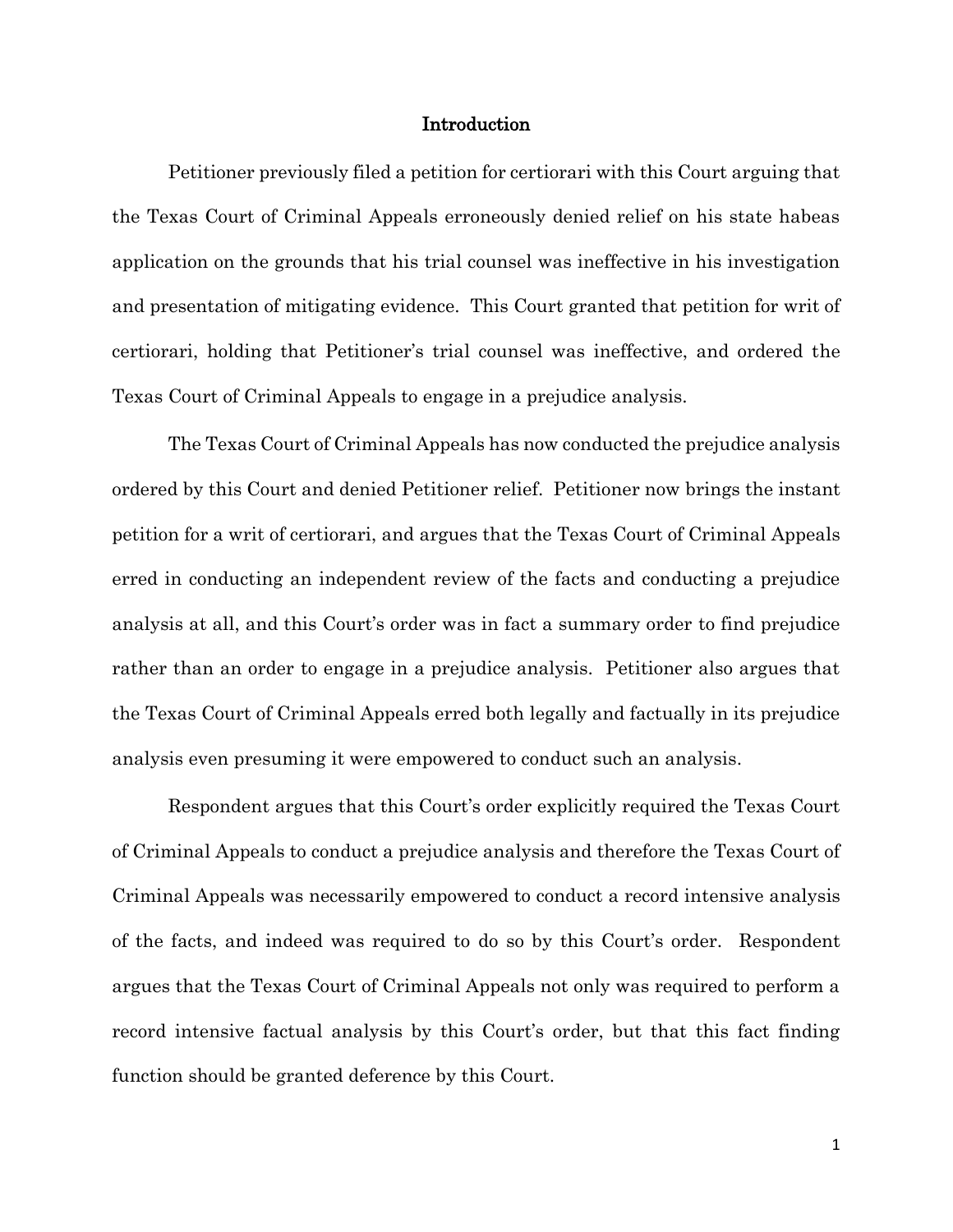The Texas Court of Criminal Appeals held that Petitioner was not prejudiced by his trial counsel's ineffectiveness because the aggravating evidence was strong and the proposed mitigation evidence was not particularly compelling. Petitioner argues that the Texas Court of Criminal Appeals erred factually by considering the trial record in aggravation and by finding that many of his proposed assertions of fact were incorrect or incomplete. Petitioner likewise argues that the Texas Court of Criminal Appeals erred in its application of this Court's precedents to the facts.

Respondent argues that the Texas Court of Criminal Appeals' factual findings are supported by the record and that Petitioner's proposed facts in mitigation are indeed incorrect or incomplete in many respects. Respondent argues that the Texas Court of Criminal Appeals properly applied this Court's precedents in holding that the proposed mitigation evidence did not rise to the level of establishing prejudice under this Court's precedents.

Respondent requests that this Court deny Petitioner's petition for a writ of certiorari.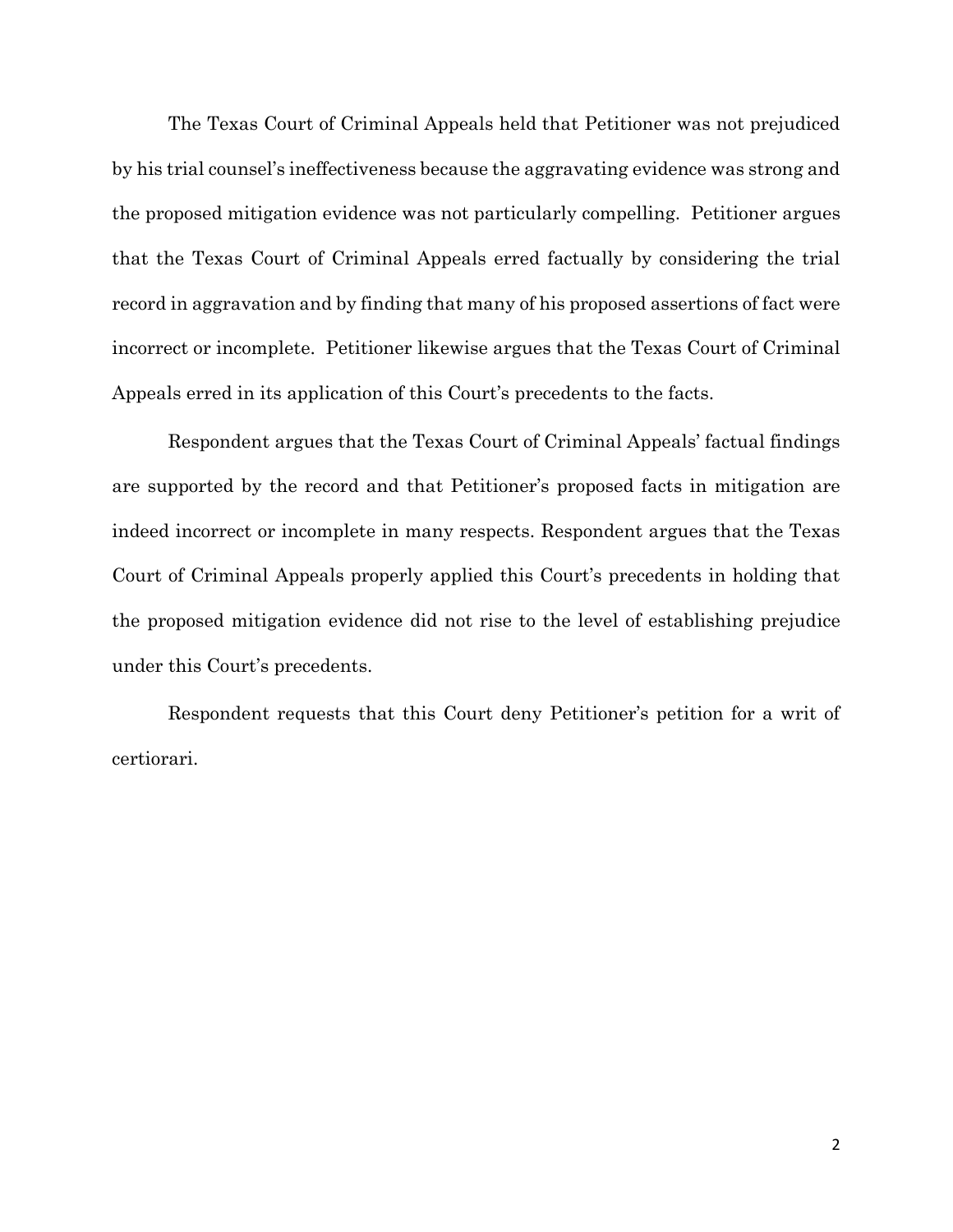#### Factual and Procedural History

#### The Underlying Offense and Trial Proceedings

In November of 2012, a jury convicted Petitioner of capital murder for the murders of Avelino Diaz and Kim-Phuong Vu Bui by shooting them with a firearm during the same criminal transaction.<sup>1</sup> See Tex. Pen. Code §19.03(a).

The trial evidence generally showed that, on October 15, 2008, a thenunidentified African American man shot Avelino Diaz while trying to "carjack" Diaz in a grocery store parking lot. The assailant then shot at two occupants of a car which was entering the grocery store parking lot. The passenger, Kim-Phuong Vu Bui was killed and her husband, Steve Bui, was wounded.

Petitioner was identified as the suspect through surveillance videos and Crime Stoppers tips, and the police went to New Orleans to interview Petitioner, where he had been arrested on an unrelated charge. The officers then drove Petitioner back to Texas after he waived extradition on an outstanding charge.

Petitioner initially denied involvement in the killings, but ultimately confessed to the officers that he had shot the victims in a recorded statement on his way back to Texas from Louisiana. Petitioner also gave a written statement in which he asserted that he was high on various drugs and alcohol at the time of the commission of the offense.

l

<sup>&</sup>lt;sup>1</sup> The recitation of the factual and procedural history of the case prior to this Court's first opinion is drawn from the Texas Court of Criminal Appeals opinion (and concurring opinion) on Petitioner's state application for writ of habeas corpus, a copy of which is attached to the Petition as Appendix C.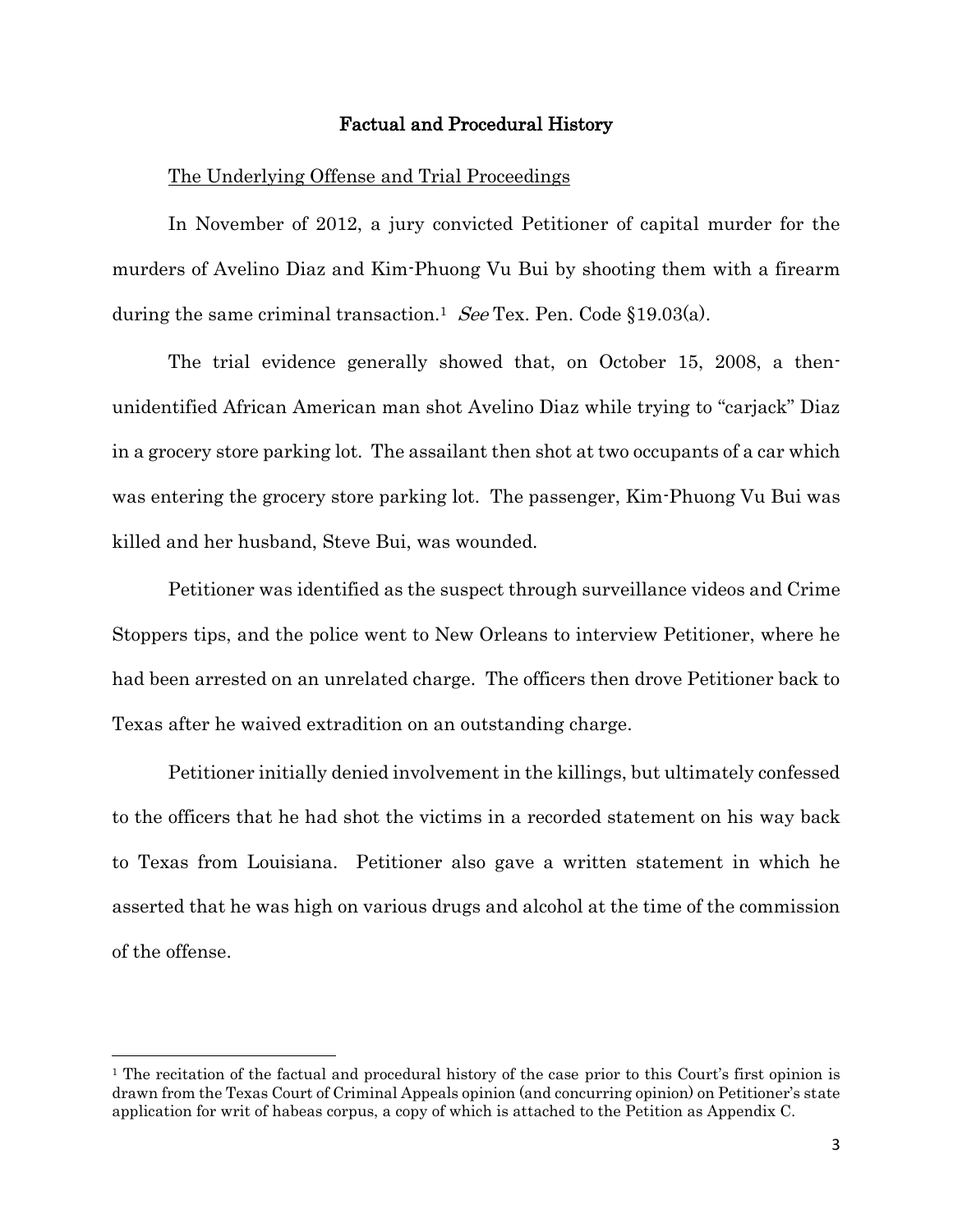Petitioner also essentially contended that he killed the victims in self-defense. Petitioner admitted trying to steal Diaz's car, but asserted that he tried to abandon that attempt after realizing the car was a stick-shift, which he could not drive. Petitioner claimed that Diaz got out of the car, trying to pull a pistol, at which time Petitioner shot Diaz. Petitioner also claimed that as he was trying to flee the scene of Diaz's murder, the Buis tried to run him over with their car, and so Petitioner shot them to protect himself. Petitioner's claims of the defensive nature of the shooting were contradicted by the physical and testimonial evidence.

The jury found Petitioner guilty.

During the punishment phase, the State presented evidence of Petitioner's significant history of criminality and violence. This included juvenile adjudications for felony possession of a controlled substance in a drug-free zone and criminal solicitation to commit felony aggravated robbery with a firearm. This also included testimony that Petitioner committed an aggravated robbery less than a month before the commission of these murders wherein he kicked, beat and threatened his victim with a knife before robbing him. The State also presented evidence of Petitioner's many gang tattoos, which Petitioner, when he later testified, admitted was accurate in that he was a member of the "59 Bounty Hunter Bloods" criminal street gang.

The State also presented evidence that Petitioner, while he was confined in the Texas Youth Commission facility as a result of his juvenile adjudication for criminal solicitation of aggravated robbery, had numerous behavior problems including aggressive and assaultive behavior towards youth and staff. The State also presented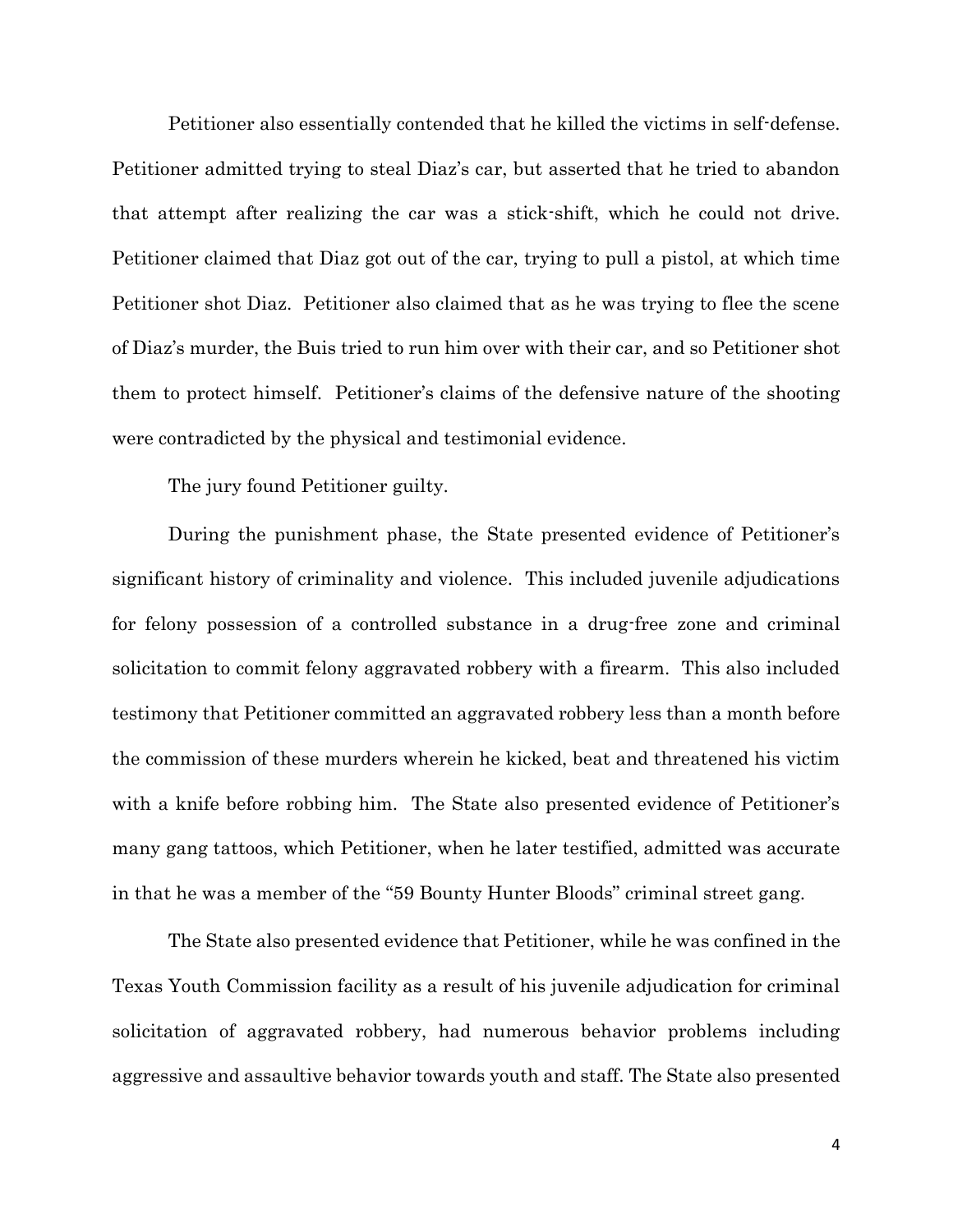evidence that Petitioner was eventually transferred to the adult prison system to complete his sentence because he did not progress in rehabilitation and because he was so violent and disruptive.

The State also presented significant evidence of Petitioner's disruptive, violent and threatening behavior in the Harris County and Fort Bend County jails while awaiting trial for this offense.

The defense's punishment case presentation included evidence of Petitioner's difficult socioeconomic history, his long standing substance abuse problem and the effect this had on his brain development, and Petitioner's remorse for his crime.

Petitioner's mother, father and Petitioner testified in the punishment phase. The testimony showed that Petitioner was raised by a single mother who sold drugs. Petitioner was left unattended for extended periods of time and left to raise his little brothers and sisters. Petitioner's father was incarcerated through most of his childhood.

Petitioner testified that he had been exposed to drugs as early as age six because his mother sold drugs from their home. Petitioner testified that he rarely had any supervision at home and never had a stable male role model. Petitioner testified that he began using drugs regularly when he was 15. Petitioner testified that he did not like confined spaces or being told what to do, and that he previously acted out when feeling agitated. Petitioner testified that he had recently given his life to God and would no longer act out. Petitioner also testified that he wanted to

5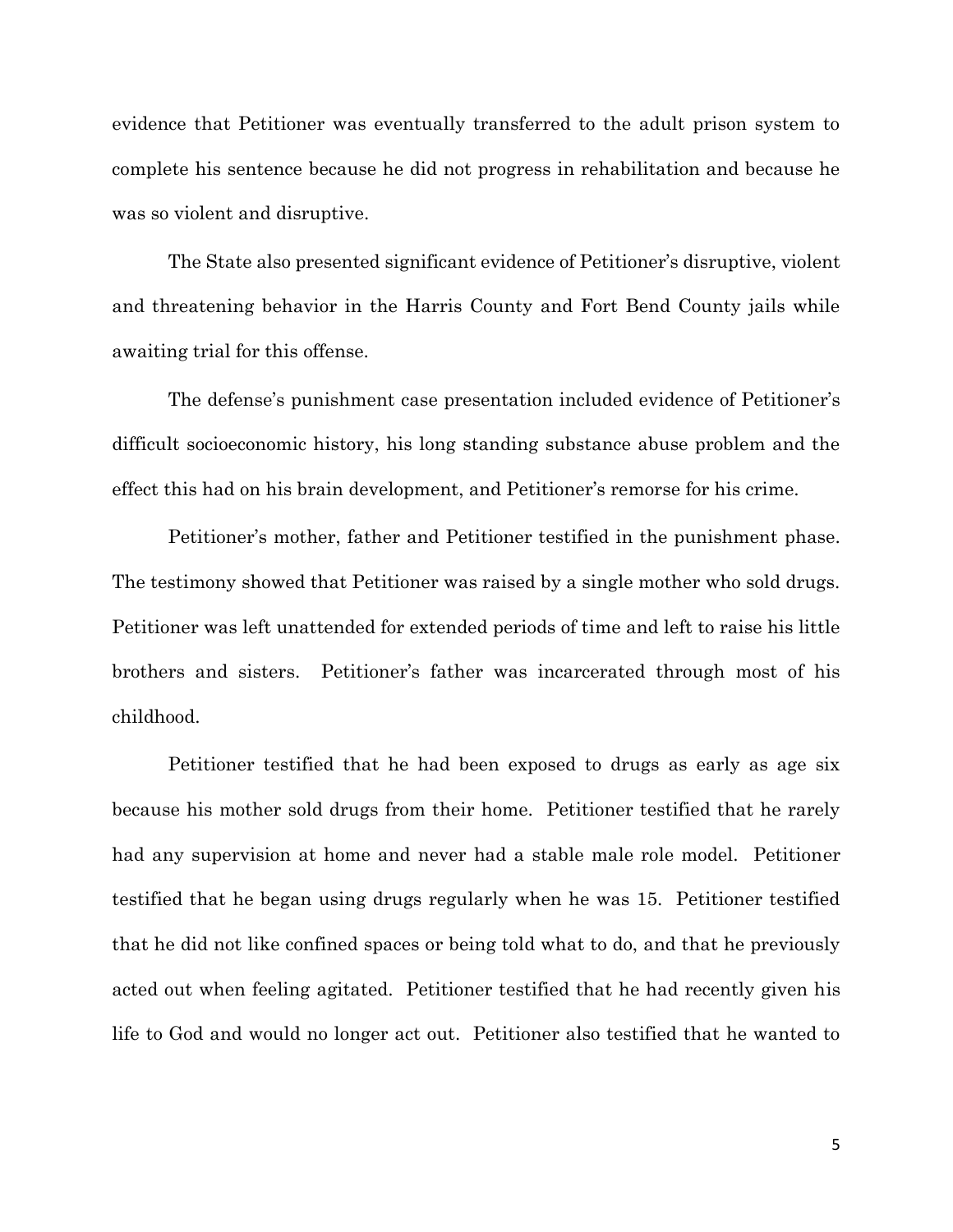use his life as an example to help other inmates avoid making the mistakes he had made.

Dr. John Roache, a pharmacologist and professor of psychiatry who specialized in the effect of alcohol and drug addiction on the human brain and behavior testified about the effect of Petitioner's drug use on his mental development. Dr. Roache testified that by age eleven, Petitioner had begun using marijuana, and that his drug use increased in his teenage years. By nineteen, Petitioner was regularly using PCP and ecstasy and was sporadically using cocaine. Dr. Roache testified that drugs impair the adolescent brain development in the areas of judgment and impulse control, and that these effects are long lasting. Dr. Roache also testified that an unstable family environment and a lack of role models can adversely affect the development of good judgment and the ability to self-regulate one's emotions.

The defense also presented the testimony of James Martin, a licensed professional counselor at the Fort Bend County Jail who testified that he assisted Petitioner with his behavioral issues at the jail and noted that Petitioner had hallucinations and a poor history of complying with his medication schedule. Martin testified that, although Petitioner met all the criteria of antisocial personality disorder, he had been making progress and showing remorse for the murders.

The special issues enshrined in article 37.071 of the Texas Code of Criminal Procedure were submitted to the jury, and the jury accordingly set punishment at death. Petitioner filed a direct appeal and his conviction and sentence were affirmed on direct appeal.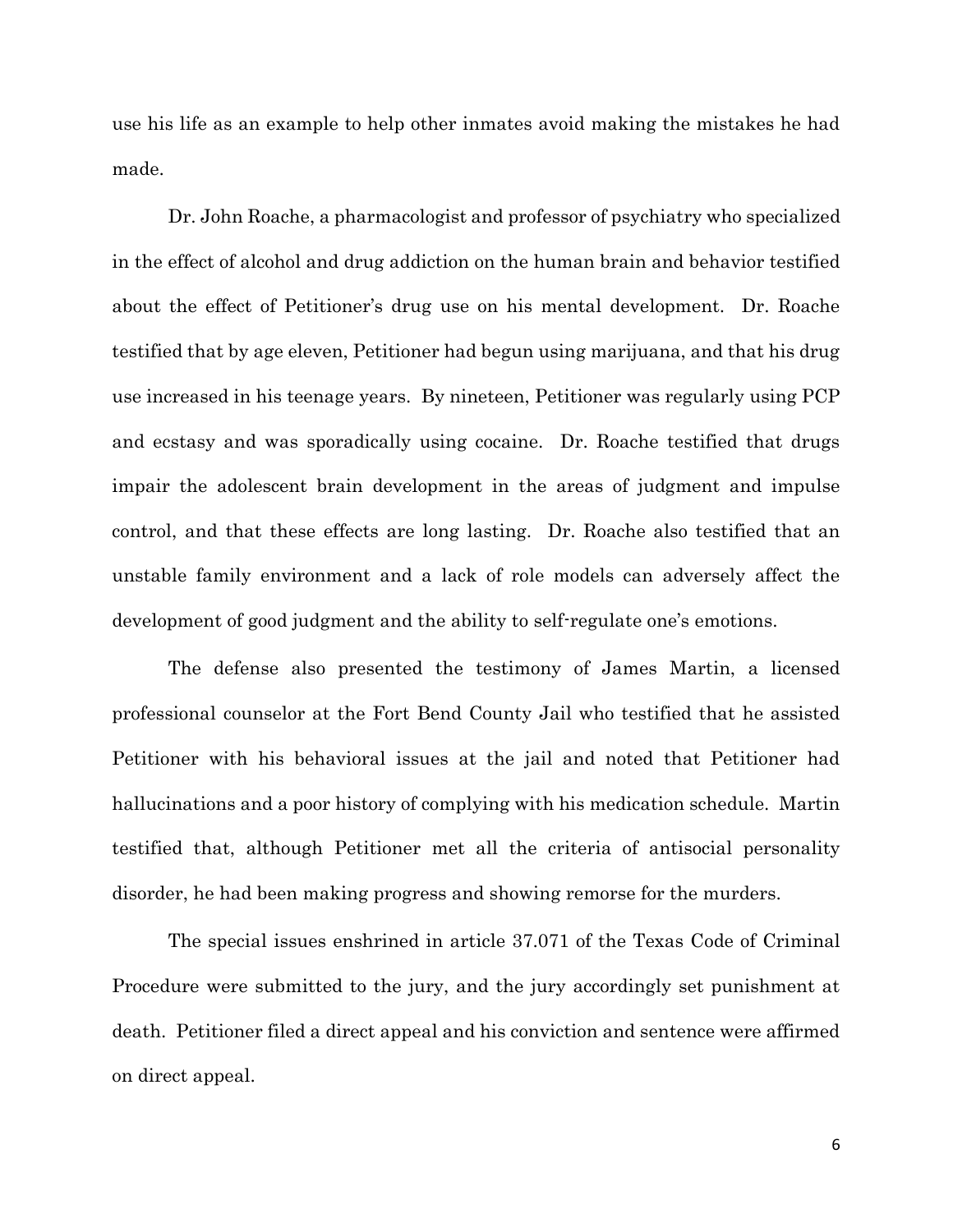#### The State Habeas Proceedings

Petitioner then filed an application for writ of habeas corpus on which the trial court held a hearing. Petitioner raised seven grounds in that application. The trial court entered findings of fact and conclusions of law in which it recommended that the Texas Court of Criminal Appeals grant relief on Petitioner's first ground (namely that his trial counsel was ineffective in their investigation and presentation of mitigating evidence), and deny relief on all other grounds.

The Court of Criminal Appeals denied relief on all grounds, and declined to adopt any of the trial court's findings of fact and conclusions of law as to Petitioner's first ground for relief as they were not supported by the record.

Petitioner argued in the postconviction proceedings that trial counsel was ineffective in its investigation and presentation of mitigating evidence because they could have presented further lay witness testimony which would have painted Petitioner's childhood in a less "sanitized" version and because they could have presented more evidence of the psychological problems Petitioner reported. In this vein, the concurring opinion at the Texas Court of Criminal Appeals noted that although there were records of various psychological diagnoses over the years, "the professionals who had a longer opportunity to observe [Petitioner] generally concluded that [Petitioner] suffered instead from antisocial personality disorder." Ex parte Andrus, No. WR-84, 438-01, 2019 WL 622783 at \*7, fn. 15 (Tex. Crim. App. Feb. 13, 2019) (mem. op., not designated for publication).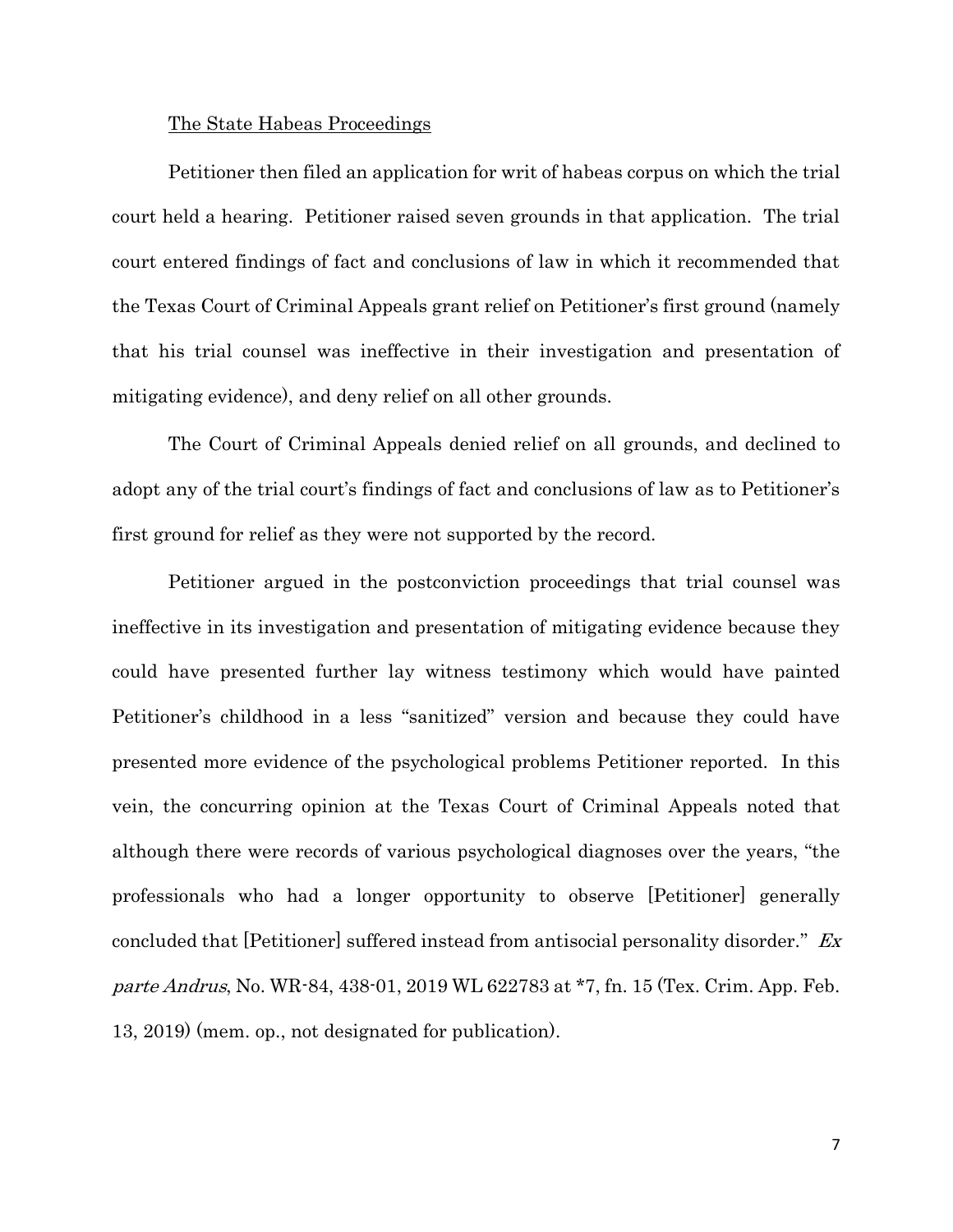#### The United States Supreme Court's First Decision on Habeas

Petitioner filed a petition for certiorari with this Court arguing that the Strickland v. Washington standard for evaluating ineffective assistance of counsel claims in capital cases was unworkable and should be retooled. This Court's majority (per curiam) opinion did not address that argument, but held that Petitioner's trial counsel was ineffective and remanded the case to the Texas Court of Criminal Appeals with instructions that the Texas Court of Criminal Appeals undertake a prejudice analysis under *Strickland* and detail that analysis in its subsequent opinion. Andrus v. Texas,  $140$  S.Ct. 1875, 1887 (2020) (per curiam).

The dissent, in which three Justices of this Court joined, argued that although the Texas Court of Criminal Appeals majority opinion had not engaged in a recitation of its reasons for not finding prejudice, it must have concluded that Petitioner was not prejudiced by any ineffectiveness of his counsel because it stated that Petitioner had not shown that there was a reasonable probability that the result of the proceedings would have been different, but for counsel's performance. Id., at 1888 (internal quotation omitted). The dissent also noted that neither Petitioner nor the State of Texas argued that the Court of Criminal Appeals did not consider the prejudice prong, but rather Petitioner argued that the *Strickland* analysis should be modified because too many courts were rejecting Strickland claims on the ground that the defendant had suffered no prejudice. Id. at 1889.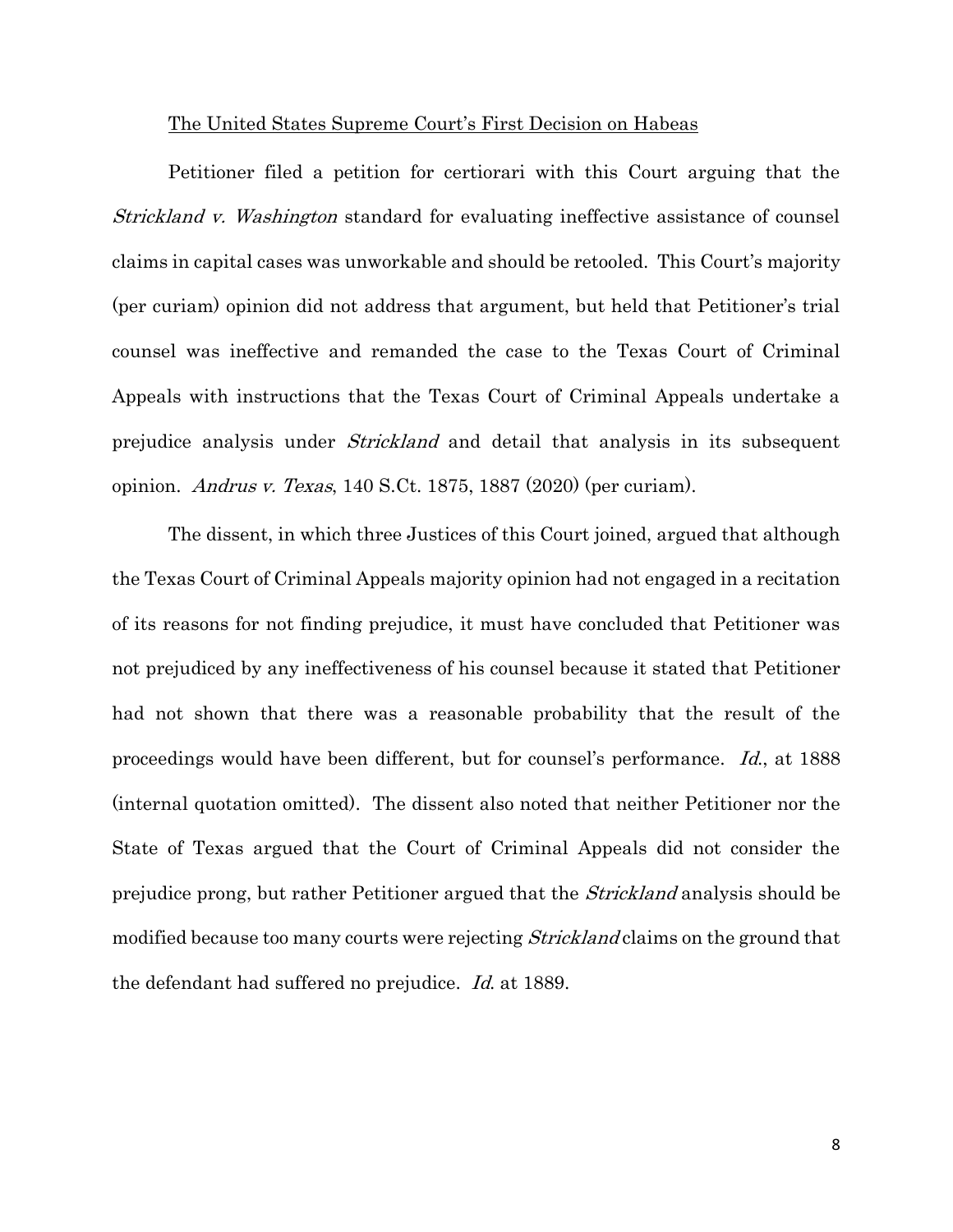The dissent also noted that the majority opinion's finding that trial counsel was ineffective relied on a selective reading, or perhaps misreading of the facts as detailed below:

The majority credited Petitioner's version of events that he was only a lookout in an armed robbery, but ignored the fact that Petitioner was identified as the gunman by his clothing by the victim of the robbery, *id.* at 1890, fn. 1;

The majority credited the testimony of a witness for Petitioner and stated that Petitioner's behavior in the juvenile detention facility<sup>2</sup> was "notably mild," but the dissent noted that the majority ignored that this same witness acknowledged that Petitioner engaged in numerous threats and assaults against both other youths and staff, and that the record showed he had to be removed from the general population 77 times, id., fn. 2;

The majority also credited Petitioner's contention that he did not commit the aggravated robbery of a dry cleaner, despite the fact that the owner picked Petitioner out of a photo lineup, and that the dry cleaner testified that the perpetrator of the crime was in the courtroom at trial, though he was too scared to point at Petitioner, and that Petitioner's girlfriend told the police that Petitioner told her he committed this offense, id., fn. 4;

The dissent also pointed out that the majority's crediting Petitioner's claim that he did not rob the dry cleaner is problematic because the basis for this claim –

l

<sup>2</sup> The juvenile detention facility referenced herein is routinely referred to by Petitioner as "TYC," an acronym for the then Texas Youth Commission, which was charged with housing and rehabilitating youths determined to have engaged in serious delinquent conduct.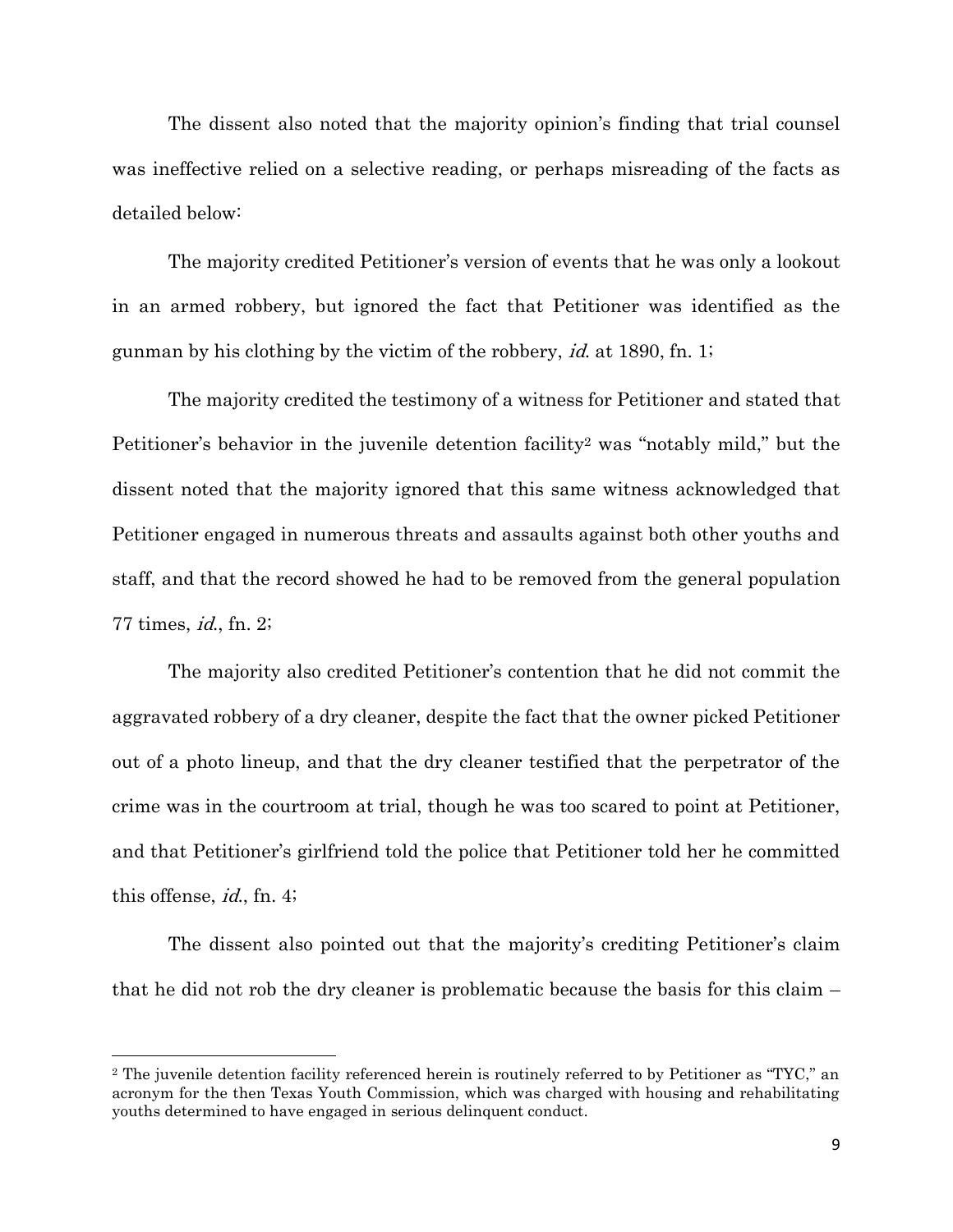that the detective who testified at habeas said there were problems with the photo lineup, is erroneous in that the detective (who did not prepare the photo lineup) only testified that there "can" be reliability problems with such photo lineups, *id.*;

The dissent also noted that the majority's crediting of Petitioner's claim that he did not rob the dry cleaner was problematic because Petitioner's girlfriend told the police Petitioner admitted committing this offense – she later submitted an affidavit stating this was untrue, but when confronted with a recording of her saying exactly that at the habeas hearing, she admitted making this statement and Petitioner's counsel sought to withdraw her affidavit from evidence because they "learned information that caused [them] to doubt [her] reliability," *id.*, fn. 3;

The dissent also pointed out that the majority opinion did not mention that the jury heard that Petitioner, while awaiting trial, had "carried out a reign of terror in jail." Id. at 1891. In particular, the dissent pointed out that the majority did not mention that Petitioner had assaulted another prisoner, attacked and injured officers, threw urine in an officer's face, threatened to kill officers and staff, flooded his cell and threw excrement on the walls, and engaged in numerous other disruptive acts. Id. The dissent also pointed out that the majority did not mention that while awaiting trial, Petitioner had the words "murder weapon" tattoed on his hands and a smoking gun tattooed on his forearm. Id.

In sum, the dissent argued that the Texas Court of Criminal Appeals had weighed the aggravating and mitigating factors and decided that Petitioner was not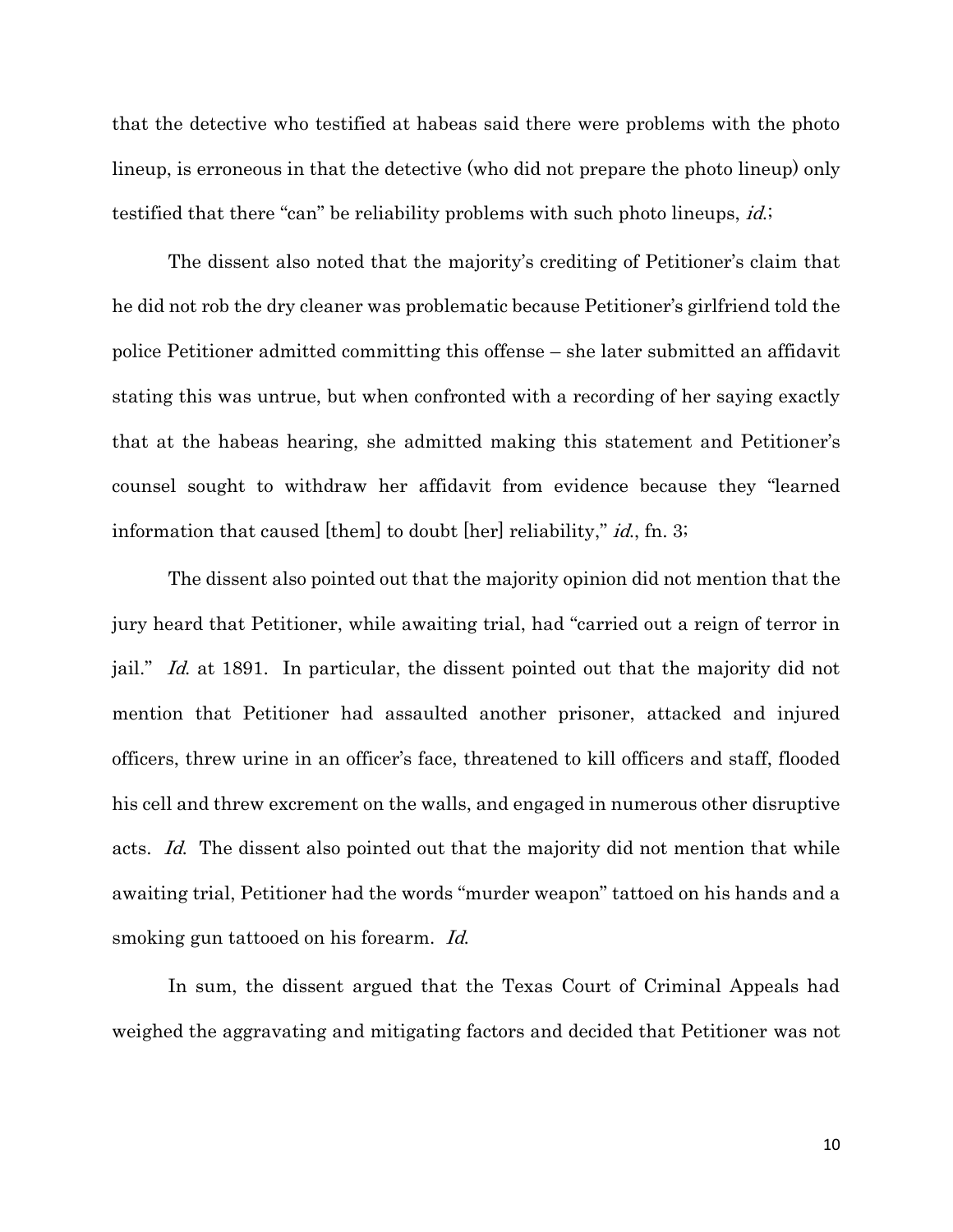prejudiced by any ineffectiveness of his counsel, and the case should not be remanded for further prejudice analysis. Id.

#### The Texas Court of Criminal Appeals' Decision on Habeas on Remand

On remand, the Texas Court of Criminal Appeals, in its five Judge majority opinion, stated that it had in fact engaged in a prejudice analysis in its first review of the habeas petition, and stated that it was reiterating its prior holding that Petitioner had not shown prejudice, and included its reasoning on that issue in this opinion on remand. Ex parte Andrus,  $622$  S.W.3d  $892$ ,  $893$  (Tex. Crim. App. 2021). In so holding, the Texas Court of Criminal Appeals held that the "mitigating evidence is not particularly compelling, and the aggravating evidence is extensive." Id. Based on its review of the record, the Texas Court of Criminal Appeals again denied relief on Petitioner's application for writ of habeas corpus and held that Petitioner did not show prejudice from his trial counsel's ineffectiveness. *Id.* 

The Texas Court of Criminal Appeals in its opinion on remand also pointed out numerous instances where this Court's majority opinion had relied on factual assertions which were incorrect or incomplete:

The Texas Court of Criminal Appeals held though this Court characterized Petitioner's behavior in the juvenile facility as "notably mild," the jury would have been convinced otherwise as Petitioner made numerous threats and assaults against staff and had to be removed from the general population 77 times, *id.* at 901-02;

The Texas Court of Criminal Appeals also pointed out that this Court's majority opinion credited Petitioner's contention that he had been a "lookout," rather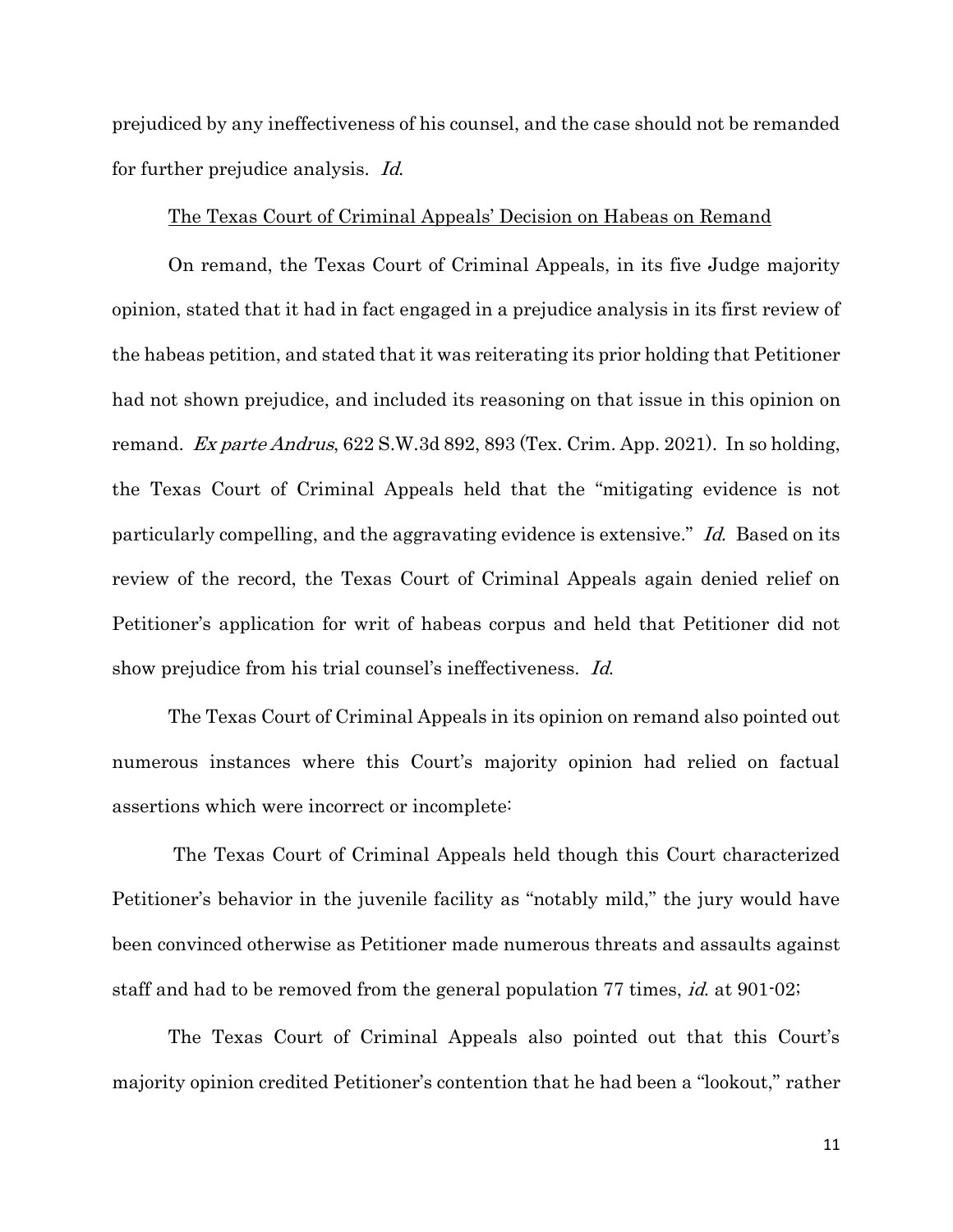than the gunman, in an aggravated robbery, but that contention was not supported by the record as the victim identified Petitioner by his clothing as the gunman and the citation to the record this Court's opinion relied on to discount the victim's testimony was actually a citation to testimony of a police officer rather than the victim, id. at 903;

Likewise the Texas Court of Criminal Appeals took issue with this Court's crediting Petitioner's contention that he did not rob the dry cleaner and in particular this Court's reliance on testimony of a police officer, that delay in presenting a photo lineup can present reliability problems, because this officer did not testify that the lineup in this case was problematic, only that such lineups can be problematic in general, id. at 903-04;

The Texas Court of Criminal Appeals also pointed out that this Court's crediting Petitioner's claim that he had not robbed the dry cleaner was in error because:

the "Supreme Court relied on the girlfriend's recantation [of her prior statement that Petitioner had confessed to committing this robbery to her] in a habeas affidavit to question [Petitioner's] guilt in the robbery, but the Supreme Court overlooked the fact that this recantation was later shown to be false. Before the girlfriend testified at the habeas hearing, habeas defense counsel had moved to withdraw the girlfriend's affidavit because he had 'learned information that caused us to doubt [her] reliability.' Her subsequent testimony at the habeas hearing made clear that habeas counsel's reason to doubt her reliability was that she had perjured herself. In the habeas affidavit, the girlfriend had denied telling the police that [Petitioner] had confessed the offense to her, but during testimony at the habeas hearing she admitted that this denial was not true, that she had given the police the information, that her statements to the police had been captured by an audio recording, and that [Petitioner] had in fact confessed to her that he committed the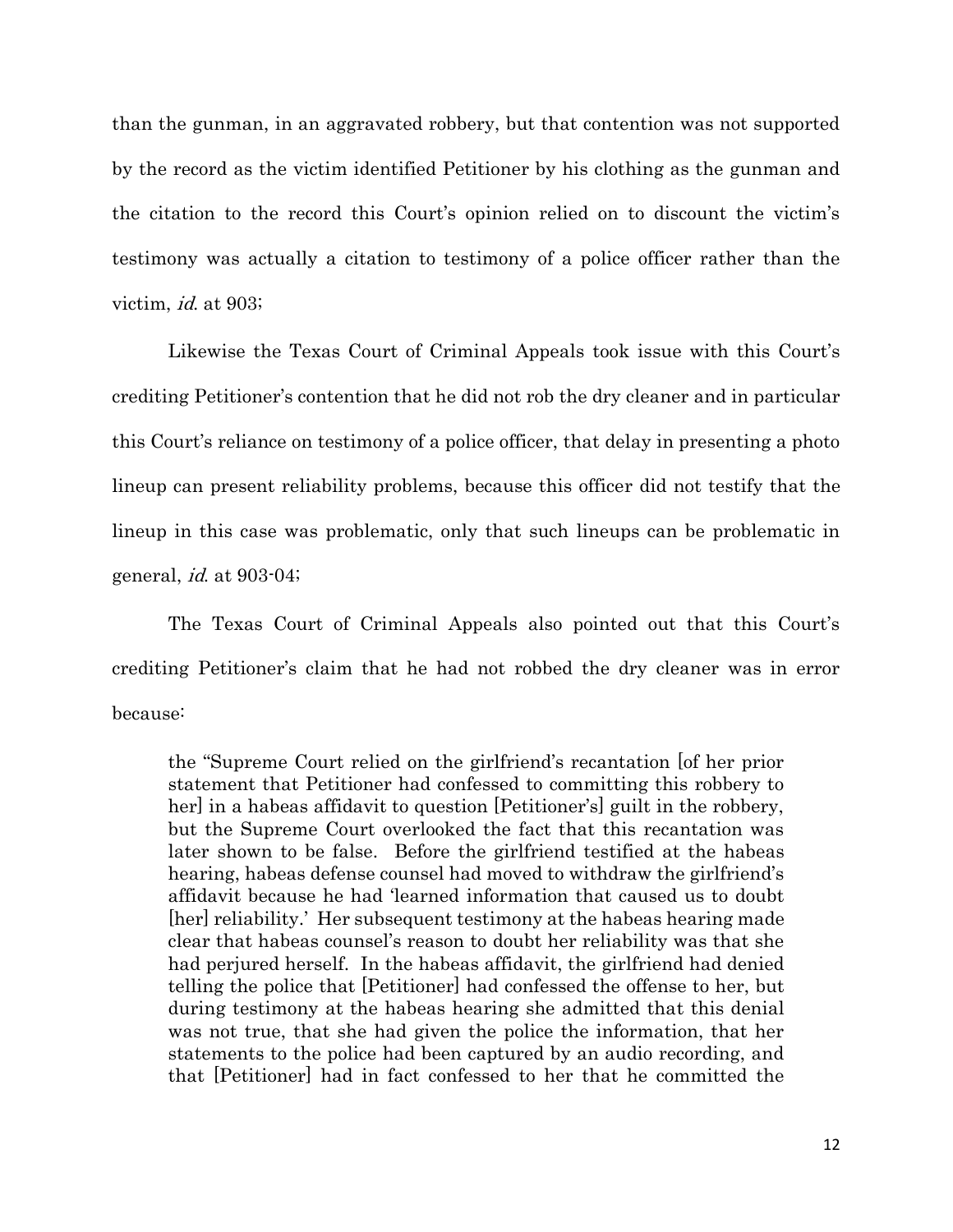offense. In fact, the girlfriend was offered immunity by the State to testify about the falsity in the affidavit she had given defense counsel.

*Id.* at 904;

The Texas Court of Criminal Appeals also noted that this Court's majority opinion credited the girlfriend's statement that it was "impossible" that Petitioner robbed the dry cleaner, despite the girlfriend having been found to have perjured her affidavit and the fact that she did not explain how this was "impossible." Id.

The Texas Court of Criminal Appeals also pointed out numerous aggravating facts which this Court's majority opinion did not consider, including:

While in jail awaiting trial, Petitioner assaulted another inmate and when an officer intervened, Petitioner said that he did not "give a f----," because he was "getting the needle anyway," *id.*;

While in jail awaiting trial, Petitioner punched a guard twice in the face, *id.*;

While in jail awaiting trial, a broken razor blade and a sharpened key ring were found in Petitioner's cell, *id.*;

While in jail awaiting trial, Petitioner threw urine in an officer's face and did a celebratory dance and taunted the officer, *id.*;

While in jail awaiting trial, Petitioner broke a sprinkler head and flooded his cell and assaulted and threatened to kill officers, id. at 905;

While in jail awaiting trial, Petitioner again flooded his cell and covered his cell wall with feces and he fought with and struck officers when they entered his cell, id.;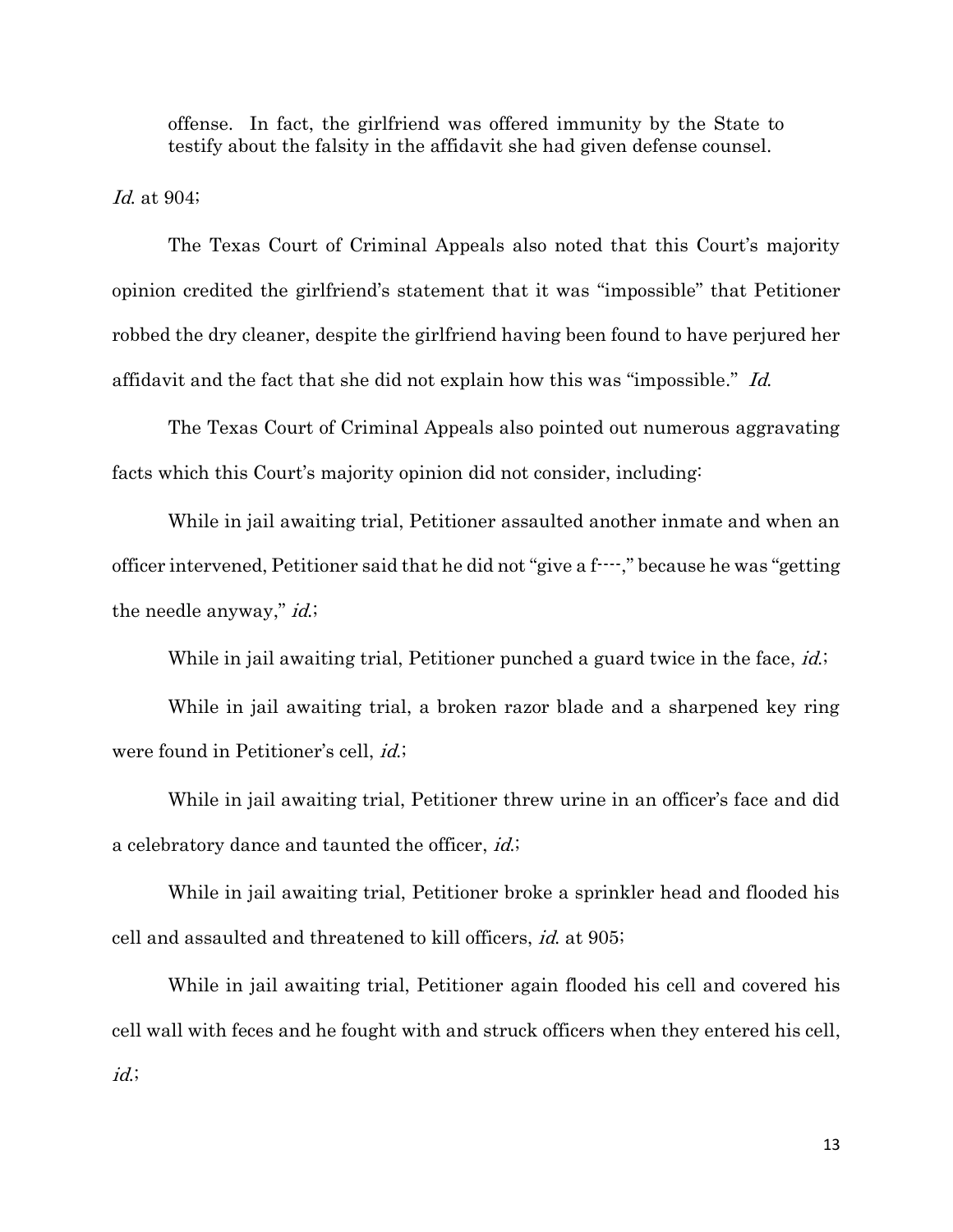While in jail awaiting trial, Petitioner kicked and struck team members attempting to remove his arms from the panhole in his cell and after being placed in a padded cell, covered the window with feces and threatened to kill officers, *id.*;

While in jail awaiting trial, Petitioner had the words "murder weapon" tattooed on his hands and a smoking gun tattooed on his forearm, id.

The Texas Court of Criminal Appeals likewise considered the mitigation presented at the habeas proceeding and concluded that it was "relatively weak in that it was not specific to [Petitioner], was contradicted by other evidence, or overlapped evidence heard by the jury...." *Id.* at 900.

The Texas Court of Criminal Appeals considered the habeas evidence that Petitioner grew up in a bad neighborhood and that several of his family members suffered physical and sexual abuse, that his mother was addicted to drugs and sometimes abandoned her children, and that the various fathers of the children were addicted to drugs and not present. Id.

The Texas Court of Criminal Appeals noted that Petitioner testified at trial that he was beaten by his mother and her boyfriends, but in a prior evaluation at the youth detention facility which was admitted during the habeas proceedings, he denied having been physically abused. Id. The Texas Court of Criminal Appeals also noted that there was testimony at the trial that Petitioner had helped raise his siblings, that his father was in prison for most of Petitioner's childhood, that he was exposed to drugs by age six, that his mother used drugs and abandoned her children at times, and that Petitioner himself began using drugs at age 15. Id.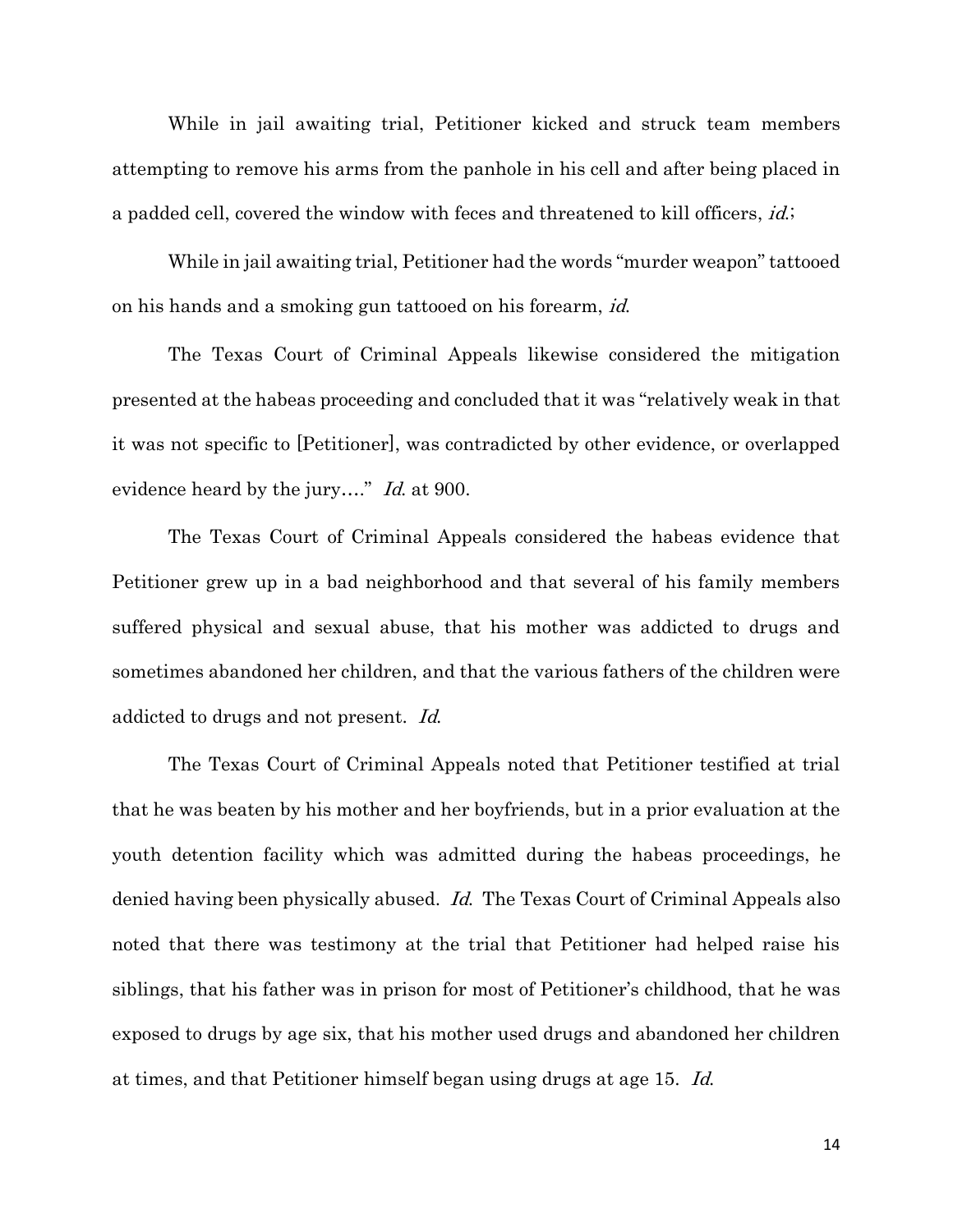With regard to his mental health, the Texas Court of Criminal Appeals noted that although there was some evidence in the habeas record that Petitioner suffered from mental health issues, "this evidence, too, deserves some skepticism." Id. at 901. The Texas Court of Criminal Appeals pointed out that the record indicated that Petitioner still managed to care for his siblings despite any purported mental health problems, and the habeas record indicated that the juvenile system staff theorized that Petitioner's acting out was "behavioral" rather than stemming from a mental health disorder. Id.

The Texas Court of Criminal Appeals also noted that the mental health records were not purely mitigating in that Dr. Brown's report indicated a "disturbing history of animal cruelty" and the juvenile records indicated that Petitioner was diagnosed with the juvenile precursor to antisocial personality disorder. Id.

The Texas Court of Criminal Appeals likewise noted the absence of certain mitigating factors, including that Petitioner never alleged that he was sexually abused and in fact consistently denied having been sexually abused. Id.

The Texas Court of Criminal Appeals majority opinion concluded that "[Petitioner] has not shown that the balance of aggravating and mitigating evidence would shift enough to create a reasonable probability that the outcome of [Petitioner's] sentencing hearing would have been different. Id. at 907.

The Texas Court of Criminal Appeals also issued a dissenting opinion, in which four Judges joined, wherein the dissenters argued that the majority erred because, in the dissenters' reading of this Court's majority opinion, this Court had already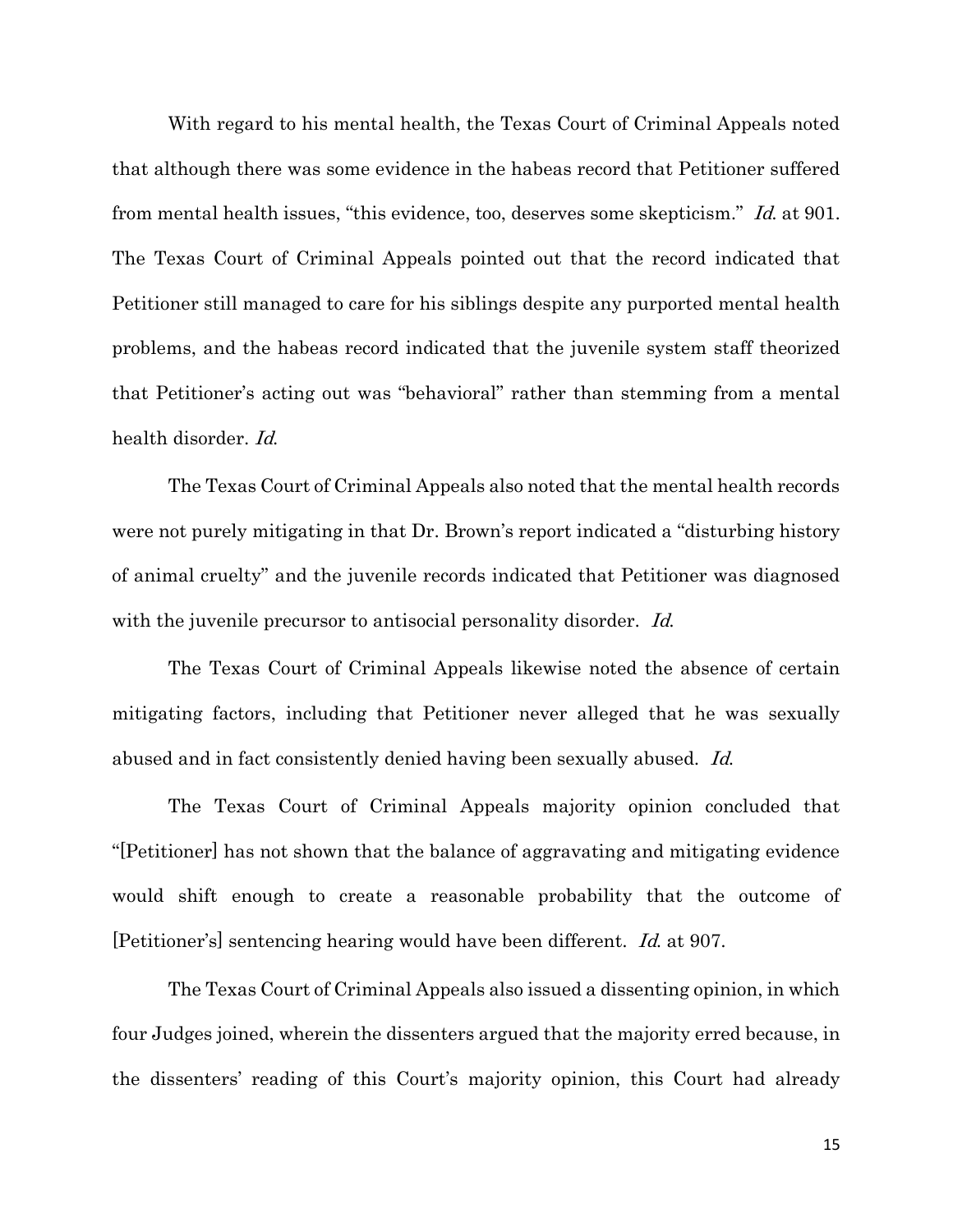decided that Petitioner was prejudiced. *Id.* at 909. Specifically, the dissenters stated that they were "not free to 're-characterize' [the mitigation] evidence contrary to the United States Supreme Court's holding … [and] [b]ased upon the Supreme Court's characterization of the mitigation evidence in this case, [Petitioner] has met [his burden to establish prejudice]." Id.

Petitioner now brings the instant Petition for certiorari to this Court arguing that this Court should overrule the Texas Court of Criminal Appeals' holding that Petitioner was not prejudiced by his trial counsel's ineffectiveness in finding and presenting mitigating evidence.

#### Summary of the Argument

 The Texas Court of Criminal Appeals was ordered to conduct a record intensive prejudice analysis under the *Strickland* standard by this Court's order. This order, by its terms, required the Texas Court of Criminal Appeals to make factual determinations, which it did. Those factual determinations are supported by the record and not erroneous purely because they are not favorable to Petitioner. They should be accepted and given deference by this Court. The Texas Court of Criminal Appeals' application of the law to the facts is likewise supported by the record and in keeping with this Court's precedents. The Texas Court of Criminal Appeals' holding that Petitioner has not shown prejudice should be undisturbed and this Court should deny Petitioner's petition for a writ of certiorari to the Texas Court of Criminal Appeals.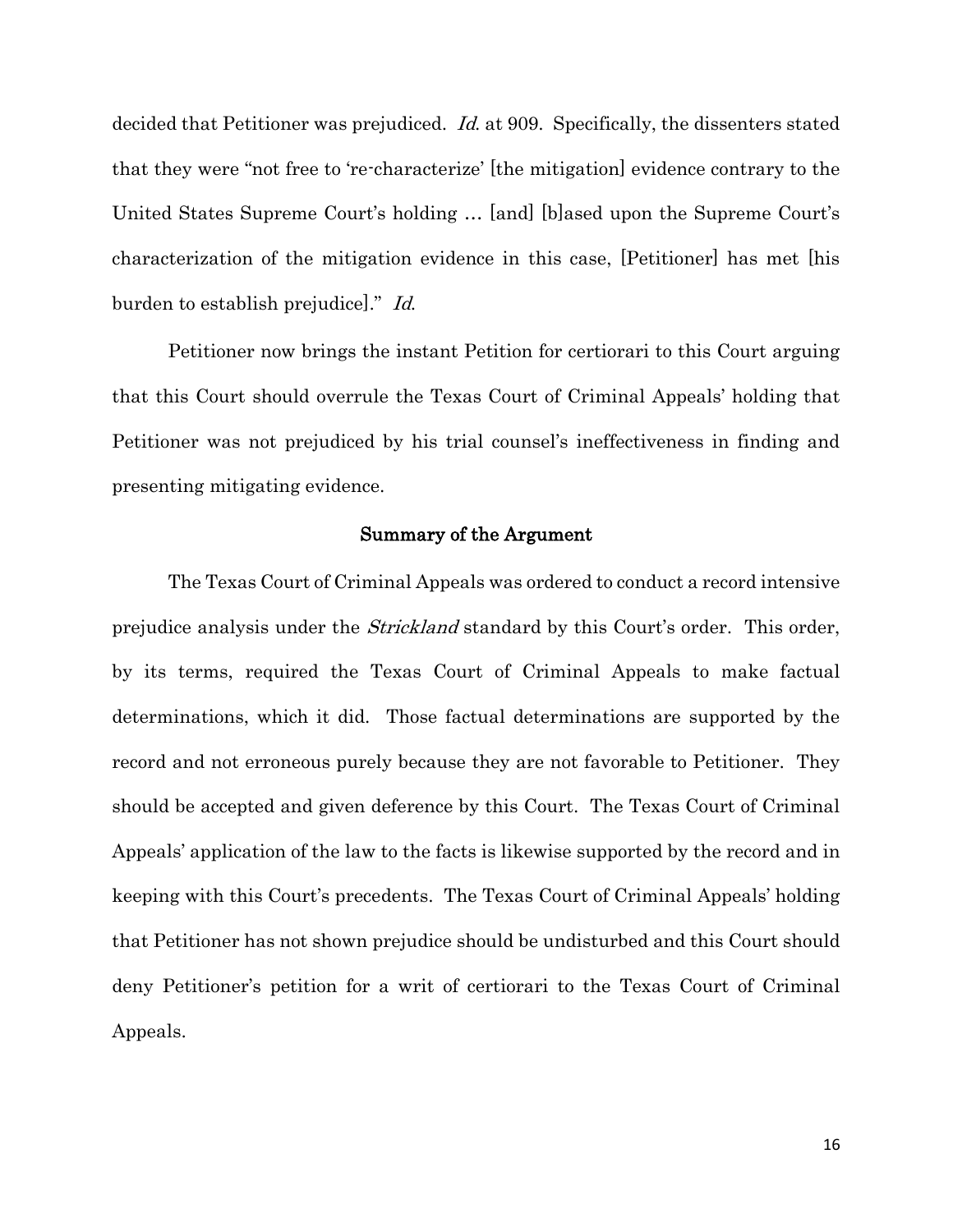#### Argument

## The Court of Criminal Appeals' holding that Petitioner was not prejudiced by his trial counsel's ineffectiveness is supported by the trial and habeas record and in keeping with this Court's precedent and should be affirmed by this Court

The Texas Court of Criminal Appeals, per this Court's remand order, reviewed the evidence in mitigation and aggravation in this case and held that Petitioner had not met his burden to show that he had been prejudiced by his trial counsel's ineffectiveness, and detailed its reasoning for this holding. Andrus, 622 S.W.3d at 893.

Petitioner now argues that the Texas Court of Criminal Appeals erred by: (1) engaging in any review of the facts at all because this Court's per curiam opinion precluded any such review; (2) "re-characterizing" the mitigation evidence as weak and the aggravating evidence as compelling; and (3) misapplying the law to the facts in its application of this Court's Wiggins and Williams precedents to the facts. Pet. at pp. 10-11, 38.

## The Law of Ineffective Assistance of Counsel with Regard to Mitigation Evidence Generally

This Court established the now well-known principle for examining claims of ineffective assistance of counsel in Strickland v. Washington, 466 U.S. 668 (1984). In order to obtain relief on such a claim, the petitioner must show that his counsel's performance was deficient and that deficiency prejudiced his defense. Id. at 687. Deficient performance is that which falls below an objective standard of reasonableness. Id. at 688.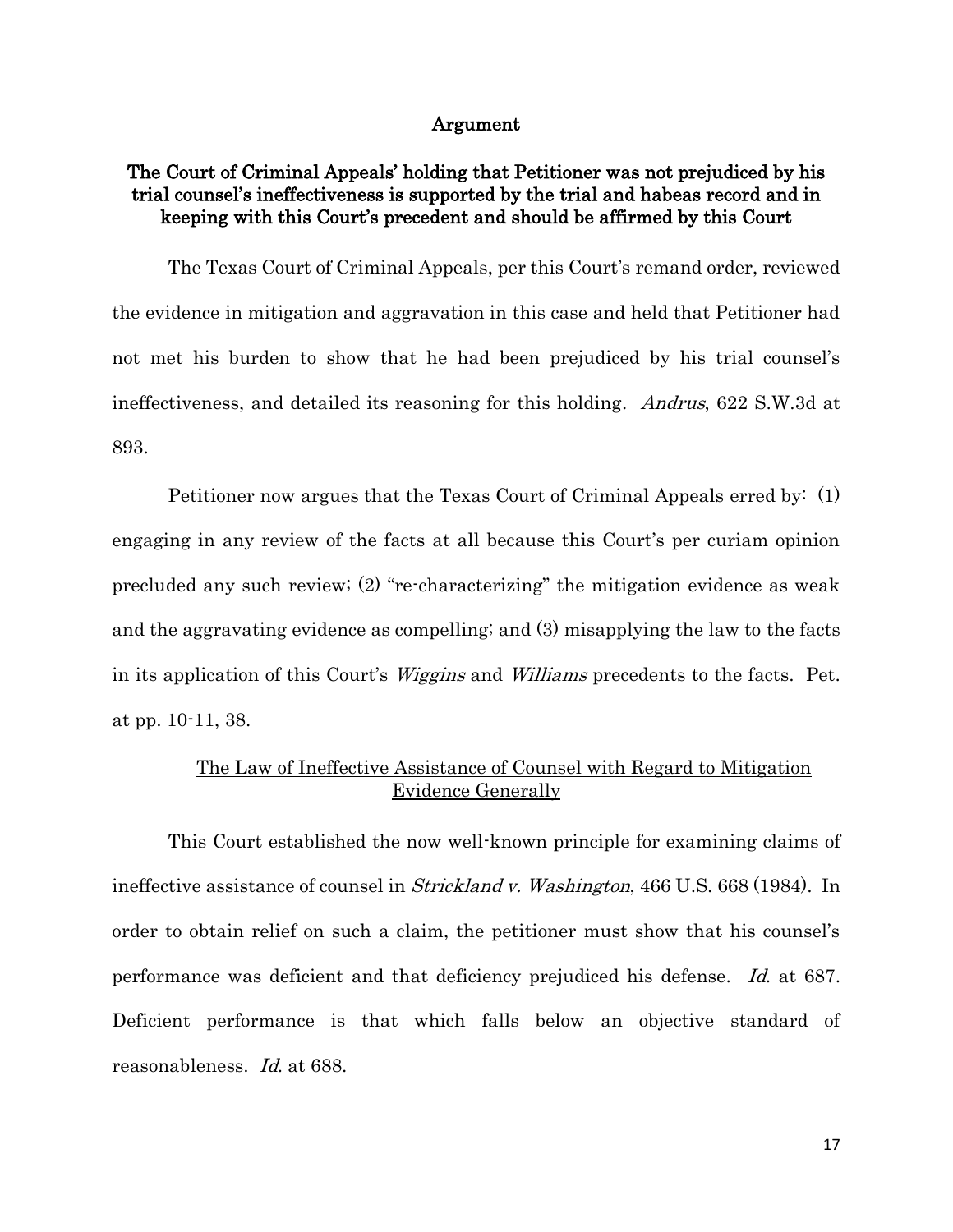This Court has since applied the *Strickland* standard to claims of ineffective assistance based on alleged deficiencies of counsel in the investigation and presentation of mitigating evidence, most notably in Wiggins v. Smith, 539 U.S. 510, 123 S.Ct. 2527 (2003). In *Wiggins*, on which the Texas Court of Criminal Appeals relied in part, and which this Court's prior per curiam opinion cited, this Court held that trial counsel's lack of awareness of and subsequent failure to present evidence of the petitioner's "severe privation … physical torment, sexual molestation, and repeated rape" as a child, constituted deficient performance which prejudiced the defense under the *Strickland* standard. *Id.* at 535-38. In so holding, this Court noted the marked lack of any meaningful mitigation evidence uncovered or presented to the jury by trial counsel (trial counsel presented only the fact that the petitioner had no prior criminal history). Id. at 537.

In considering this claim, this Court held that the totality of the evidence should be considered including that adduced at trial and during the habeas proceedings. Id. at 536. This Court noted that in evaluating the utility of mitigating evidence which was not introduced, its nature as potentially "double edged" should also be taken into consideration. Id. at 535. This Court also, in that vein, held that a "record of violent conduct … could have been introduced by the State to offset" a mitigating narrative would also have been relevant (and was lacking in that case). Id. at 537.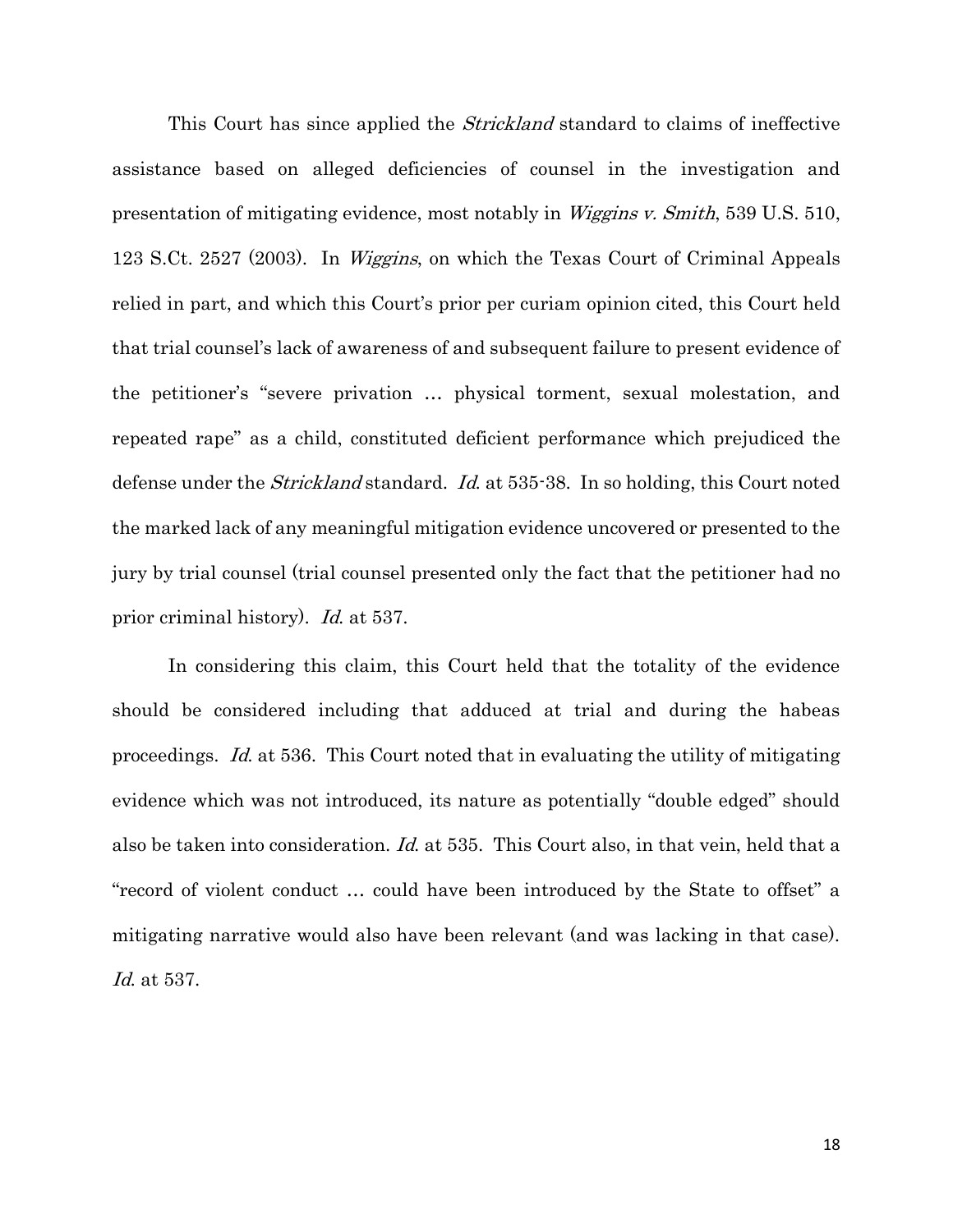The Question of whether Petitioner was prejudiced by his trial counsel's ineffectiveness is live, and the Texas Court of Criminal Appeals was not precluded from considering that question as Petitioner implies, but was instead expressly required by this Court's order to consider that question

Before delving into a fact intensive analysis of the mitigating and aggravating evidence in this case, Petitioner's contention that this Court has already decided the issue of prejudice must be considered.

This Court, in its prior per curiam opinion in this case, held that Petitioner's trial counsel was ineffective under *Strickland*, but held that "the question remains" whether counsel's deficient performance prejudiced [Petitioner]." *Andrus*, 140 S.Ct., at 1885, citing Strickland, 466 U.S. at 692, 104 S.Ct. 2052. This Court reiterated the Wiggins standard for making that determination, namely that "prejudice exists if there is a reasonable probability that, but for his counsel's ineffectiveness, the jury would have made a different judgment about whether [Petitioner] deserved the death penalty as opposed to a lesser sentence." Id. at 1885-86, citing Wiggins, 539 U.S. at 536, 123 S.Ct. 2527. Specifically with regard to the Texas death penalty scheme at issue here, this Court held that because the Texas death penalty statute requires a unanimous verdict that there is not sufficient mitigating evidence which would merit a lesser sentence than death in order to impose a death sentence, prejudice requires only "a reasonable probability that at least one juror would have struck a different balance" regarding [Petitioner's] "moral culpability." Id. at 1886, citing *Wiggins*, 539 U.S. at 537-38, 123 S.Ct. 2527, and Tex. Code Crim. Proc., art. 37.071, §2(e)(1).

This Court's per curiam opinion held that the record "raises a significant question whether the apparent 'tidal wave,' 7 Habeas Tr. 101, of 'available mitigating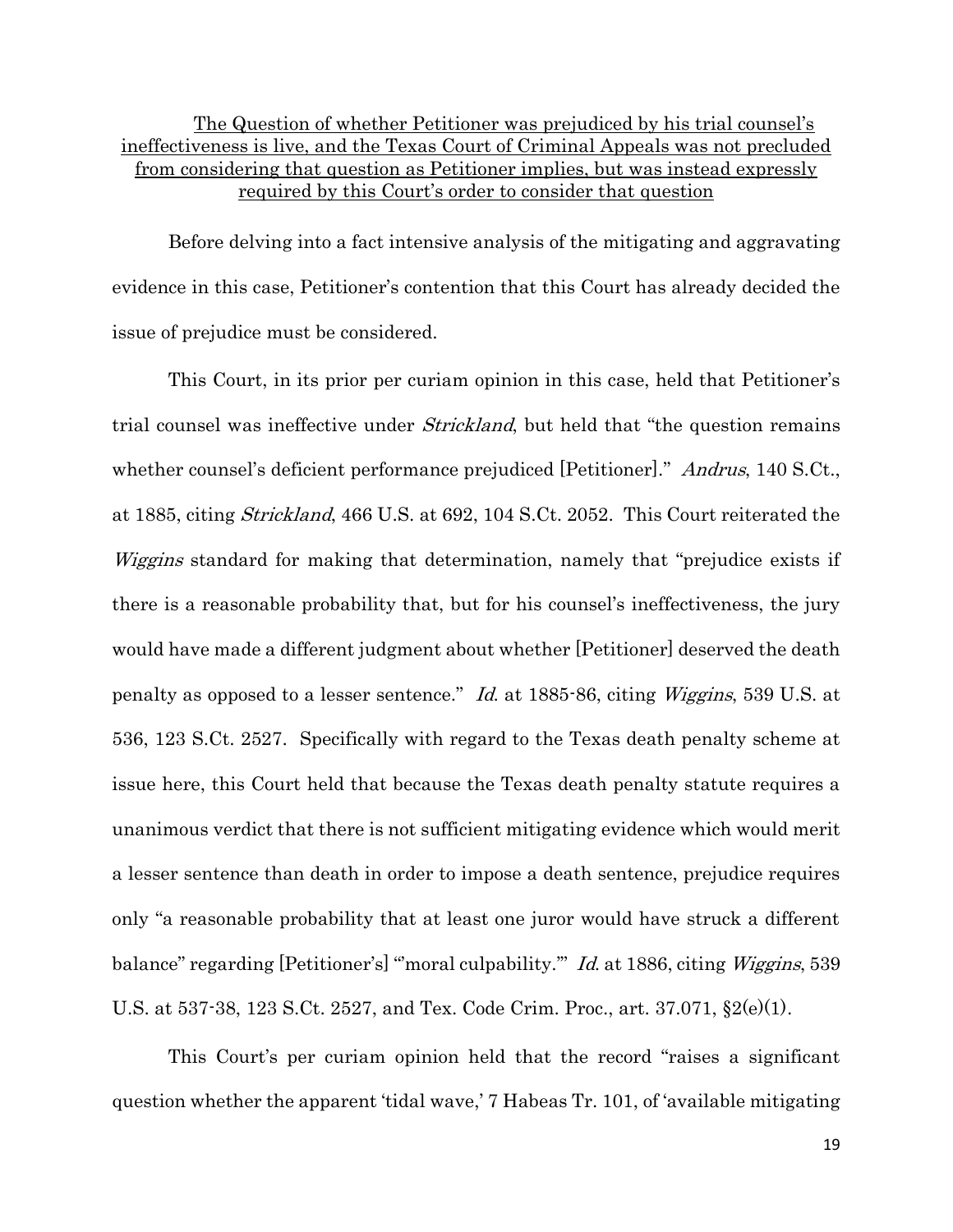evidence taken as a whole' *might* have sufficiently 'influenced the jury's appraisal' of [Petitioner's] 'moral culpability' as to establish *Strickland* prejudice." Id. at 1887, citing *Wiggins*, 539 U.S. at 538, 123 S.Ct. 2527 (quoting *Williams v. Taylor*, 529 U.S. 362, 398, 120 S.Ct. 1495, 1515 (2000)) (emphasis added). This Court's order to the Texas Court of Criminal Appeals stated that "there is significant question as to whether the Court of Criminal Appeals properly considered the prejudice prong under Strickland. We thus … remand the case for the court to address the prejudice prong of Strickland in a manner not inconsistent with this opinion." Id. at 1887.

Petitioner argues that this Court's prior per curiam opinion decided the issue of prejudice in Petitioner's favor and the Texas Court of Criminal Appeals was bound to simply reiterate that holding as an exercise in "vertical stare decisis." Pet. at pp. 10-11, 38. Petitioner argues that this Court's per curiam opinion "enjoined the CCA to follow the law. Because the CCA did not do so, Andrus respectfully submits that this Court should summarily reverse upon determining that Andrus was prejudiced by trial counsel's deficient performance." Pet. at p. 38.

The dissenters at the Texas Court of Criminal Appeals apparently also believed that the Texas Court of Criminal Appeals was not empowered to evaluate the facts and make an independent prejudice determination: "[w]e are bound by the United States Supreme Court's characterization [of the mitigation evidence] ... [b]ased upon the Supreme Court's characterization of the mitigation evidence in this case, [Petitioner] has met [his burden to establish prejudice]. Andrus, 622 S.W.3d at 909.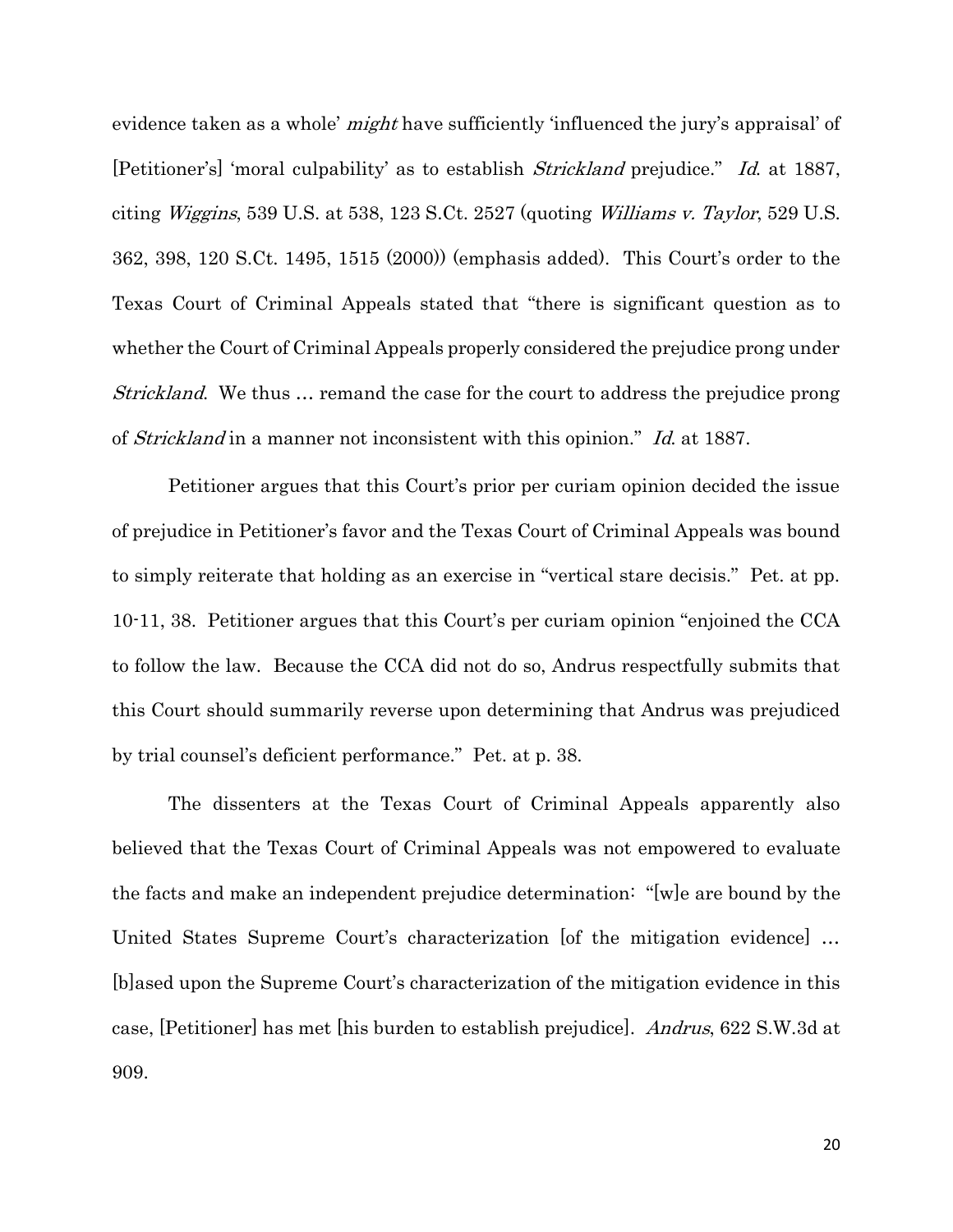Respondent contends that this Court's per curiam opinion means exactly what it says; that there is a "question" as to whether Petitioner was prejudiced, and that the Texas Court of Criminal Appeals was ordered to engage in an explicit prejudice analysis to answer that question. Andrus, 140 S.Ct., at 1887.

This conclusion is buttressed by the fact that this Court has previously held, in a case where it found *Strickland* ineffectiveness, but that the question of prejudice from the lack of presentation of available mitigating evidence had not been properly addressed by the state court, that:

A proper prejudice analysis under Strickland would have taken into account the newly uncovered evidence of Sears' 'significant' mental and psychological impairments, along with the mitigation evidence introduced during Sears' penalty phase trial, to assess whether there is a reasonable probability that Sears would have received a different sentence after a constitutionally sufficient mitigation investigation. It is for the state court – and not for … this Court … to undertake this reweighing in the first instance.

Sears v. Upton, 561 U.S. 945, 956, 130 S.Ct. 3259, 3267 (2010).

Following this Court's remand in *Sears*, the state court then did in fact reexamine and reweigh the evidence, despite the petitioner's claim in that case (as in this case) that it was not empowered to do so. Sears v. Humphrey, 751 S.E.2d 365, 370-71 (Ga. 2013) cert. denied 572 U.S. 1118, 134 S.Ct. 2292 (2014). The state court in Sears held on remand that its review of the record established both that trial counsel was effective in his examination and presentation of mitigating evidence, and even assuming *arguendo* that this was incorrect, that its review of the record did not establish prejudice. Id. at 377. This Court denied the subsequent petition for writ of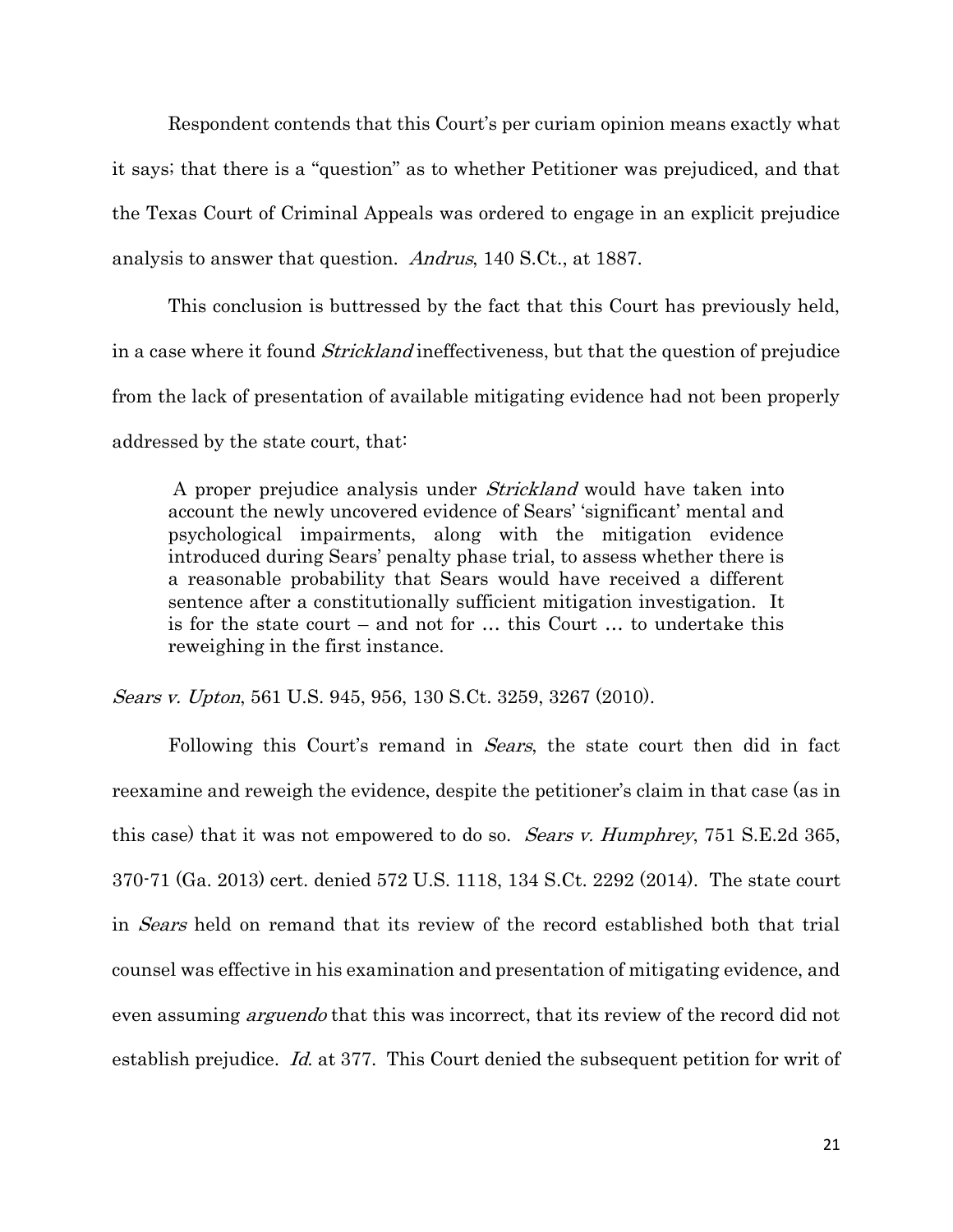certiorari from the state court's decision on remand. Sears, 572 U.S. 1118, 134 S.Ct. 2292 (2014).

The Texas Court of Criminal Appeals (or at least a majority of it) has now engaged in the explicit prejudice analysis ordered by this Court and rendered an opinion answering the question of whether Petitioner was prejudiced and expounding upon its reasoning for its holding. This Court is now in a position to review that ruling, which it ordered the Texas Court of Criminal Appeals to conduct. Respondent argues that this Court should now conduct that review in keeping with its prior opinion's dictates and its precedent in such proceedings.

## The Texas Court of Criminal Appeals conducted a fact intensive balancing of the aggravating and mitigating factors in this case, as ordered by this Court and determined that Petitioner was not prejudiced. This holding was supported by the record and should be affirmed by this Court

The Texas Court of Criminal Appeals majority opinion engaged in a record intensive analysis of Petitioner's claim of prejudice and held that Petitioner was not prejudiced by his counsel's ineffectiveness because the aggravating evidence was extensive, whereas the proposed mitigating evidence was "not particularly compelling." Andrus, 622 S.W.3d at 893.

Petitioner argues that the Texas Court of Criminal Appeals' majority opinion incorrectly analyzed and weighed the factors in aggravation and mitigation and should be reversed on that basis. Pet. at pp. 11-33.

Respondent argues that the Texas Court of Criminal Appeals did properly weigh these facts and Petitioner's recitation of the facts is incorrect in some respects and incomplete in others. This Court's previous per curiam opinion in this case, on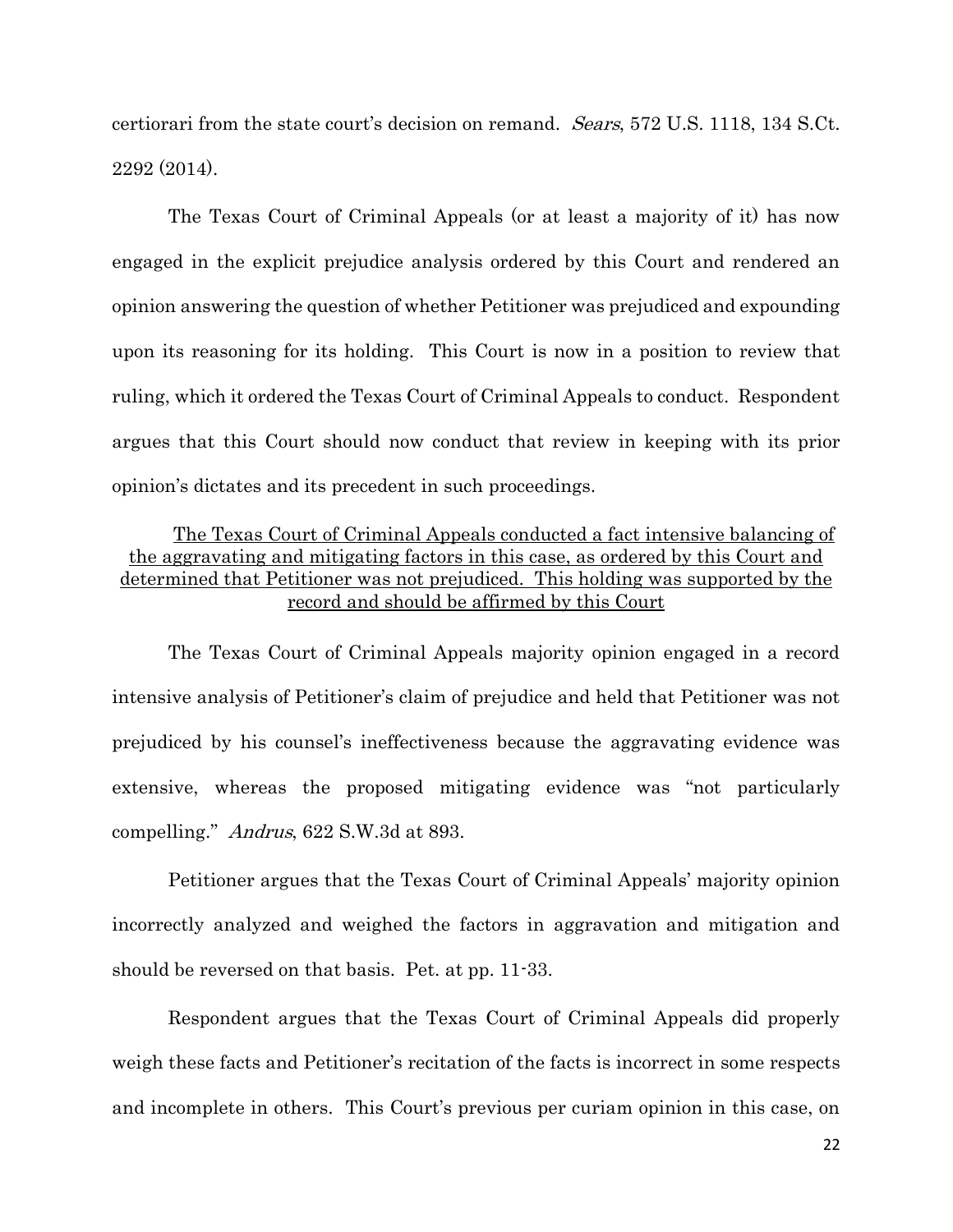which Petitioner relies for the characterization of his proposed mitigation evidence, likewise relies on several factual assertions Petitioner made which are inaccurate, and further, that opinion was written with an eye toward reviewing trial counsel's seeking out and presenting potential mitigating evidence (ineffectiveness) rather than the potential impact of that potential mitigating evidence on the jury (prejudice).

Petitioner argues that the Texas Court of Criminal Appeals erred factually because it did not give what he considers due consideration to the potential to challenge the State's aggravating evidence and did not give enough weight to his new potentially mitigating evidence. Pet. at pp. 12-13. Petitioner's contention, and indeed this Court's characterization of both the State's aggravation case and the potential new mitigation evidence, are based on several incorrect or incomplete assertions of fact.

This Court's precedent makes clear that the evaluation of whether Petitioner was prejudiced should take into account the entirety of the record. Petitioner's claim, and this Court's prior per curiam opinion on which he relies, do not take account of the entirety of the record, but rather leave out both significant aggravating factors that the jury heard, and that they did not hear, but would hear were Petitioner's new evidence presented to them. Further, they leave out significant facts which would call into question the value of Petitioner's new mitigation evidence.

Petitioner relies firstly on the claim that the jury would have heard that the victim in the aggravated robbery he went to juvenile detention for did not identify him as the gunman. Pet. at p. 13. This is untrue as is detailed above – she identified

23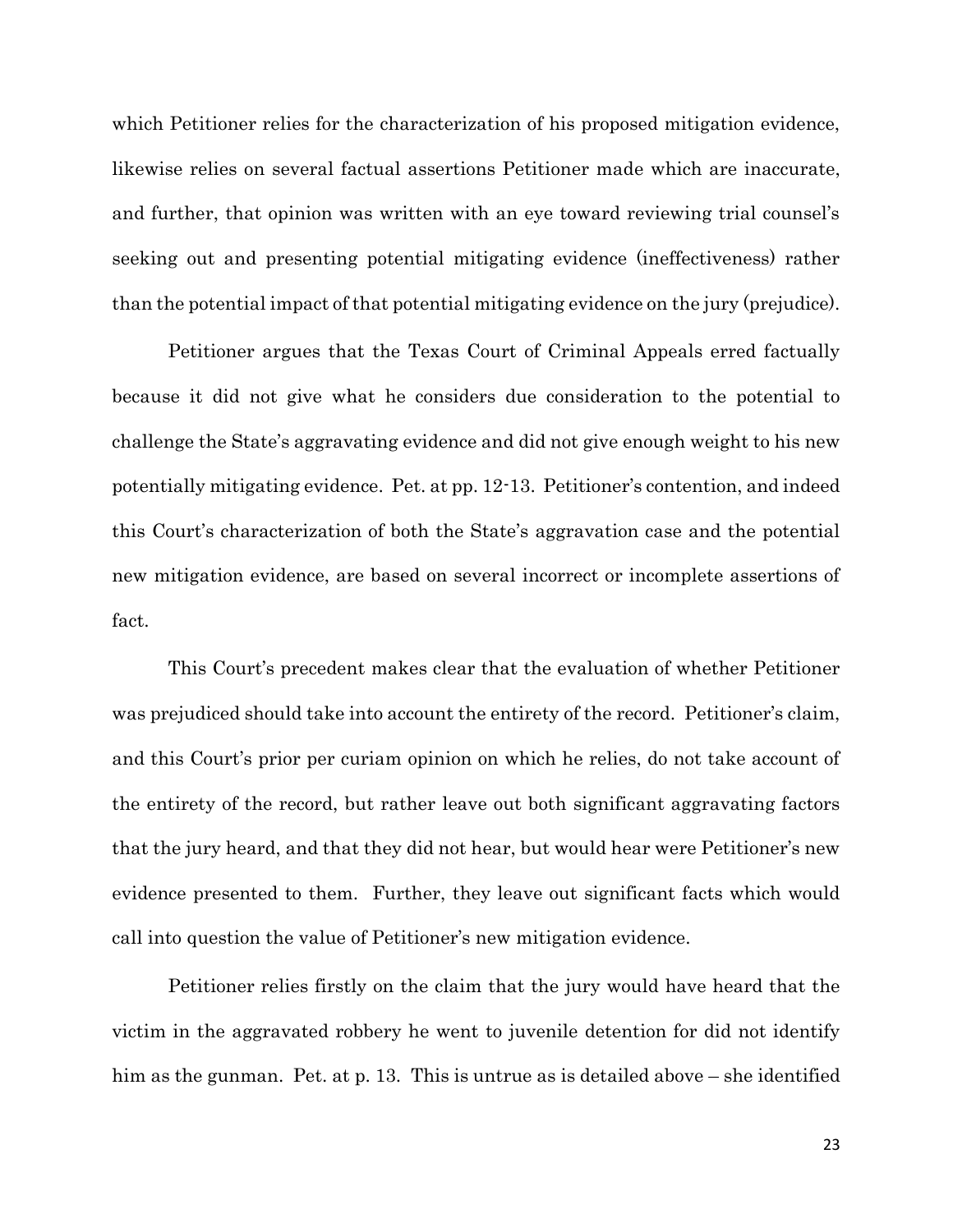the gunman as wearing clothing matching Petitioner's and Petitioner was the only person found amongst the perpetrators wearing that clothing. Andrus, 622 S.W.3d at 902-03.

Petitioner next argues that he was prejudiced because the jury heard a "misleading portrait" of the juvenile detention facility. Pet. at p. 14. While it is true that trial counsel did not contest the "portrait" of TYC presented by the prosecution, this also resulted in the jury not seeing all of the records of Petitioner's time at TYC. The jury did not see the records showing that Petitioner was removed from the general population 77 times. Andrus, 622 S.W.3d at 901. The jury did not hear that Petitioner engaged in numerous assaults on staff and other youths. (5WRR201-04). The jury did not see records showing that Petitioner was a gang leader in TYC. (5WRR201-04).

It should also be noted that the testimony regarding TYC which Petitioner relied on at the habeas hearing came from a former ombudsman for TYC, who by his own admission, had never met Petitioner and had absolutely no idea if any of the complaints he made regarding TYC had any effect on Petitioner. (5WRR199, 231). Considering that this witness had nothing to contribute regarding Petitioner's circumstances, it is questionable at best whether his testimony would have been admitted under Texas state evidentiary rules.3 The potential mitigating impact of such testimony is questionable, even were it admitted.

l

<sup>3</sup> Evidence must be relevant to be relevant to be admitted under Texas evidentiary rules, and the definition of relevance requires that the evidence must have a tendency to make a fact more or less probable and that fact must be of consequence in determining the action. Tex. R. Evid. 401.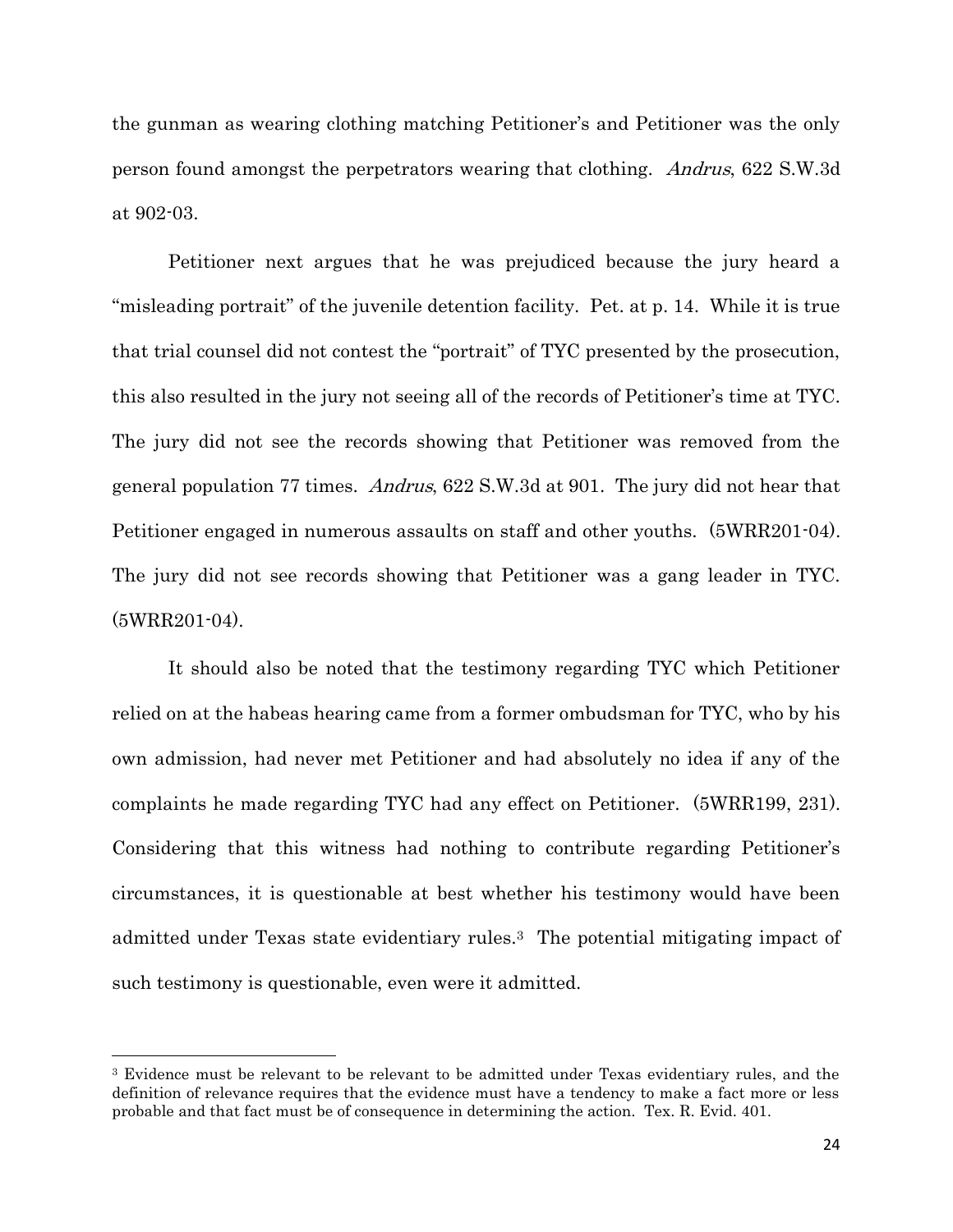Petitioner, and this Court's per curiam opinion, also relied on an incorrect and incomplete recitation of the facts regarding Petitioner's committing a robbery of a dry cleaners. Pet. at pp. 16-17. Petitioner argues that the claim that Petitioner committed this aggravated robbery "could have been vigorously attacked (if not excluded outright)." Pet. at p. 17. This Court's per curiam opinion likewise treated Petitioner's guilt of this offense as questionable. Andrus, 140 S.Ct. at 1885.

This claim does not stand up to scrutiny because the owner picked Petitioner out of a photo lineup, the owner testified that the perpetrator of the crime was in the courtroom at trial, though he was too scared to point at Petitioner, and Petitioner's girlfriend told the police that Petitioner told her he committed this offense. Andrus, 622 S.W.3d at 903.

Petitioner's only basis for "vigorously attack[ing]" this evidence was that Petitioner's girlfriend disavowed telling the police that Petitioner admitted committing this offense, and that a detective who did not prepare the photo lineup said that delays in photo lineup preparation and presentation "can" cause reliability problems. This is, even taking these items at face value, a highly dubious basis on which to argue that this aggravating evidence could have been "vigorously attacked," much less "excluded outright."

Of course, as the dissent at this Court and the Texas Court of Criminal Appeals both noted, these claims cannot be taken at face value. This is firstly because the girlfriend's disavowal of the statement that she told the police Petitioner admitted committing this robbery was false. (8WRR57; State's Rebuttal Ex. 1).

25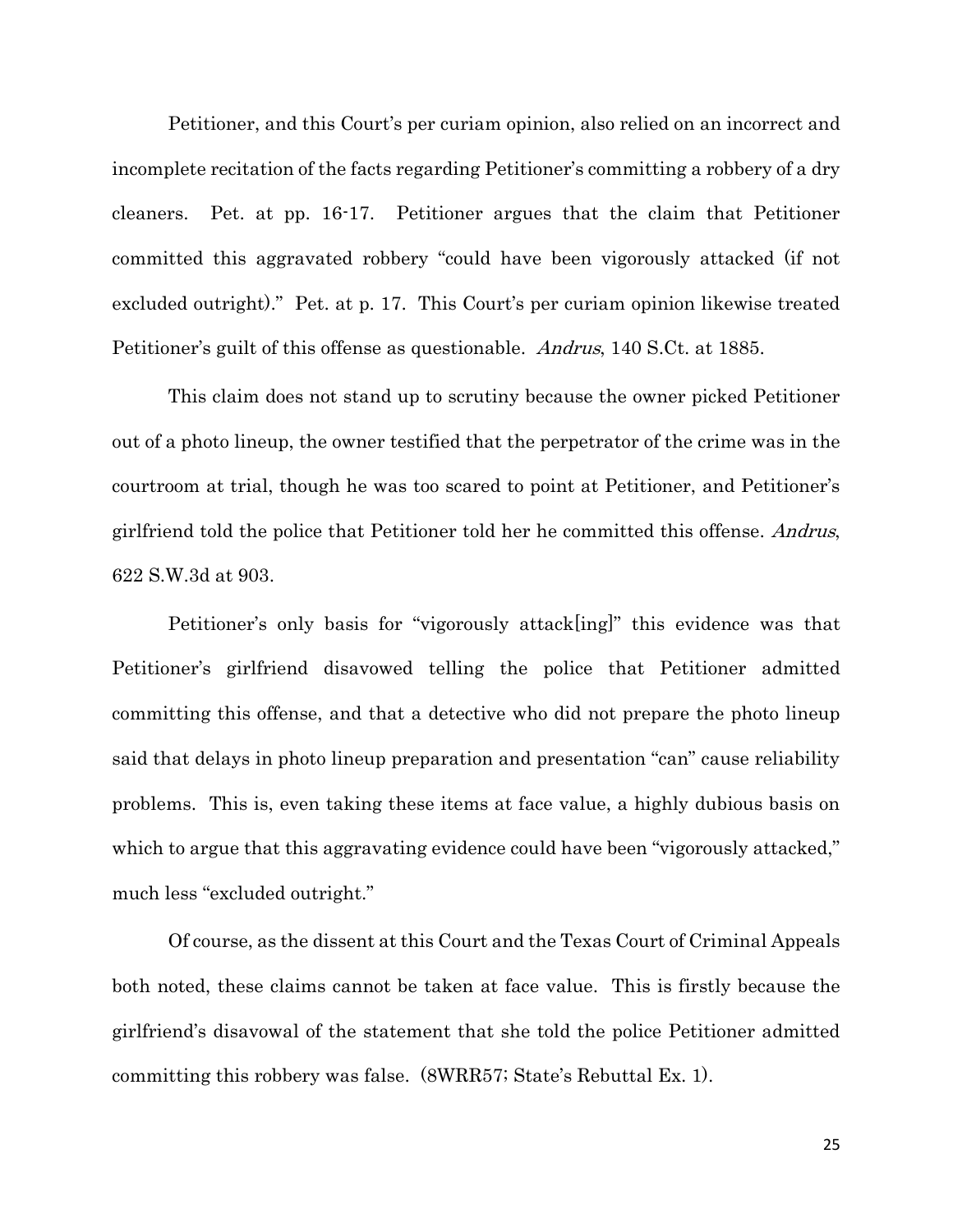The girlfriend was confronted with a recording wherein she told the police that Petitioner admitted committing this offense, and admitted on the stand that her affidavit denying making that statement was perjured. (8WRR57; State's Rebuttal Ex. 1). Necessarily, the primary basis on which Petitioner relied to contest his guilt of this offense was a case of perjury and cannot be relied upon by this Court, and certainly would not have been credited by a jury.

Had Petitioner's trial counsel presented this same witness to give this same testimony at trial, he would have found himself in the same position as habeas counsel – disavowing that testimony, except that he would have been doing so in front of the jury rather than the habeas judge. It stands to reason that presenting perjured testimony and getting caught red handed in front of the jury would have done nothing to undermine the prosecution's evidence that Petitioner committed this offense. No doubt it would not only have failed to convince the jury of Petitioner's innocence of this offense, it would have convinced them both of Petitioner's guilt and destroyed any credibility he might have had in front of the jury.

Petitioner's second basis for contesting his guilt of this offense was purported reliability problems with the photo lineup shown the owner of the dry cleaner. Pet. at pp. 17-18. Petitioner's only evidence that there was in fact a reliability issue with this photo lineup is the testimony of a detective who did not prepare it, and did not present it to the victim, who only testified that there "can" be reliability issues with delays in presentation of photo lineups. (8WRR31). That detective, who had no personal knowledge of how this photo lineup was prepared, nor how it was presented,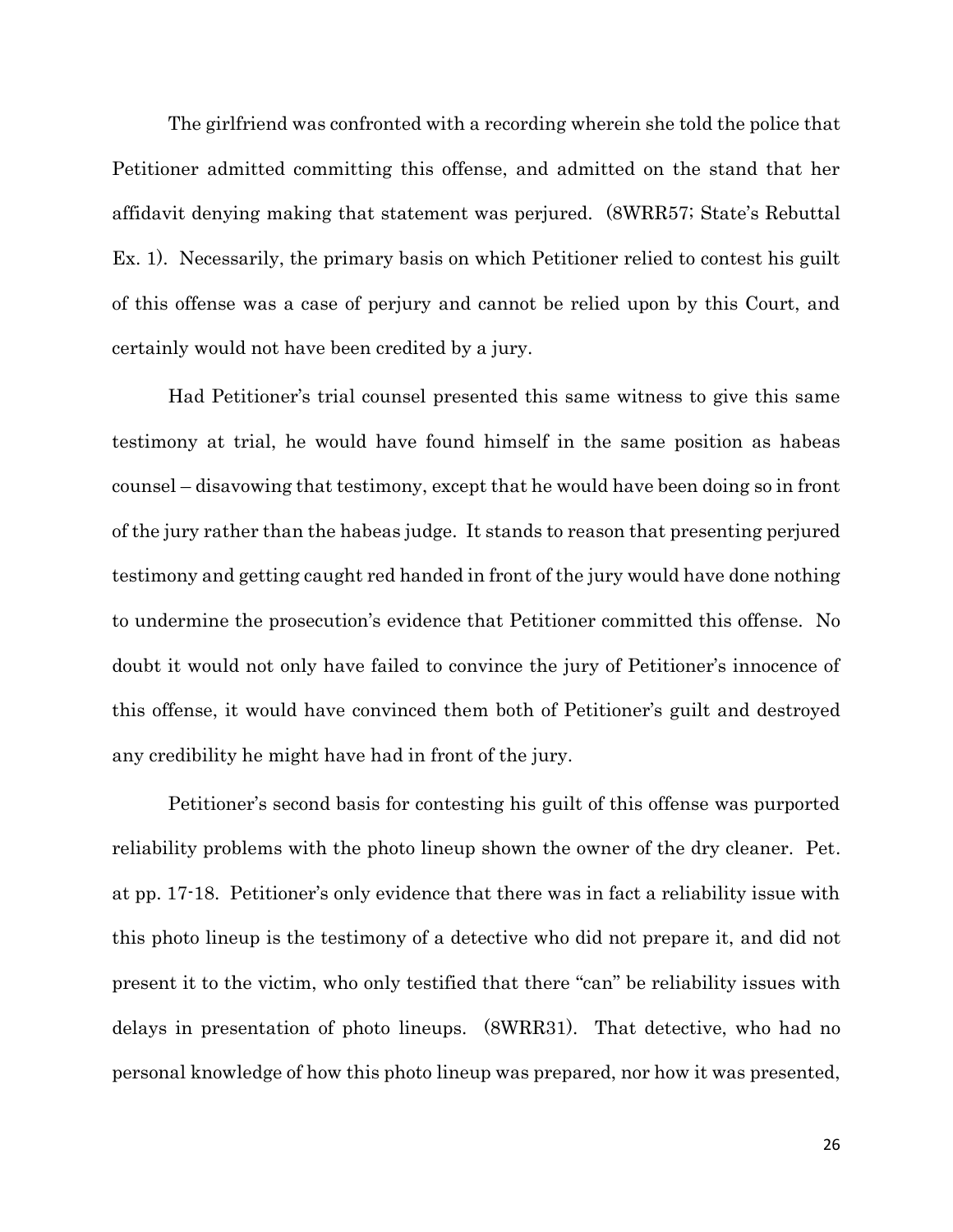spoke only in general terms and never testified that there actually were any reliability problems with the photo lineup in this case.4 (8WRR24). In sum, Petitioner had no evidence that the photo lineup in this case could have or would have been excluded at trial.<sup>5</sup>

It bears mentioning that the Texas Court of Criminal Appeals was so unmoved by Petitioner's claim that the photo lineup was unduly suggestive that the Court of Criminal Appeals included a photo copy of that lineup in its published opinion. Andrus, 622 S.W.3d Appx. 1. Any state law evidentiary complaint regarding the admission of the photo lineup would have been decided by the Texas Court of Criminal Appeals. Because the Texas Court of Criminal Appeals obviously felt that this photo lineup was properly admitted, Petitioner's claim that he could have excluded this piece of evidence is simply incorrect.

Petitioner also contends that the Texas Court of Criminal Appeals did not credit his proposed mitigation evidence which would have painted his mother in a far more negative light than that which appeared at trial. Pet. at pp. 18-19, 23. Petitioner did present habeas evidence to this effect, but as the Texas Court of Criminal Appeals noted, it was largely the same as Petitioner's testimony, but more

 $\overline{\phantom{a}}$ 

<sup>4</sup> This testimony also likely would not have been presented to a jury being subject to a relevance objection under state evidentiary rules because the witness had no personal knowledge. Tex. R. Evid. 401.

<sup>&</sup>lt;sup>5</sup> Petitioner makes reference to the prosecution "concealling]" a witness's unreliability at trial – presumably Petitioner's girlfriend's. Pet. at p. 18. Needless to say, this claim is false – Petitioner's girlfriend did not execute a perjured affidavit until years after the trial, and this was in support of Petitioner's habeas application. 10WRR Ex. 139. The prosecution could not possibly have possessed the clairvoyance to know that Petitioner's girlfriend would perjure herself to benefit Petitioner years after the trial, and the prosecution certainly had no hand in any such event, as is clear enough by virtue of Petitioner presenting no evidence of any such wrongdoing.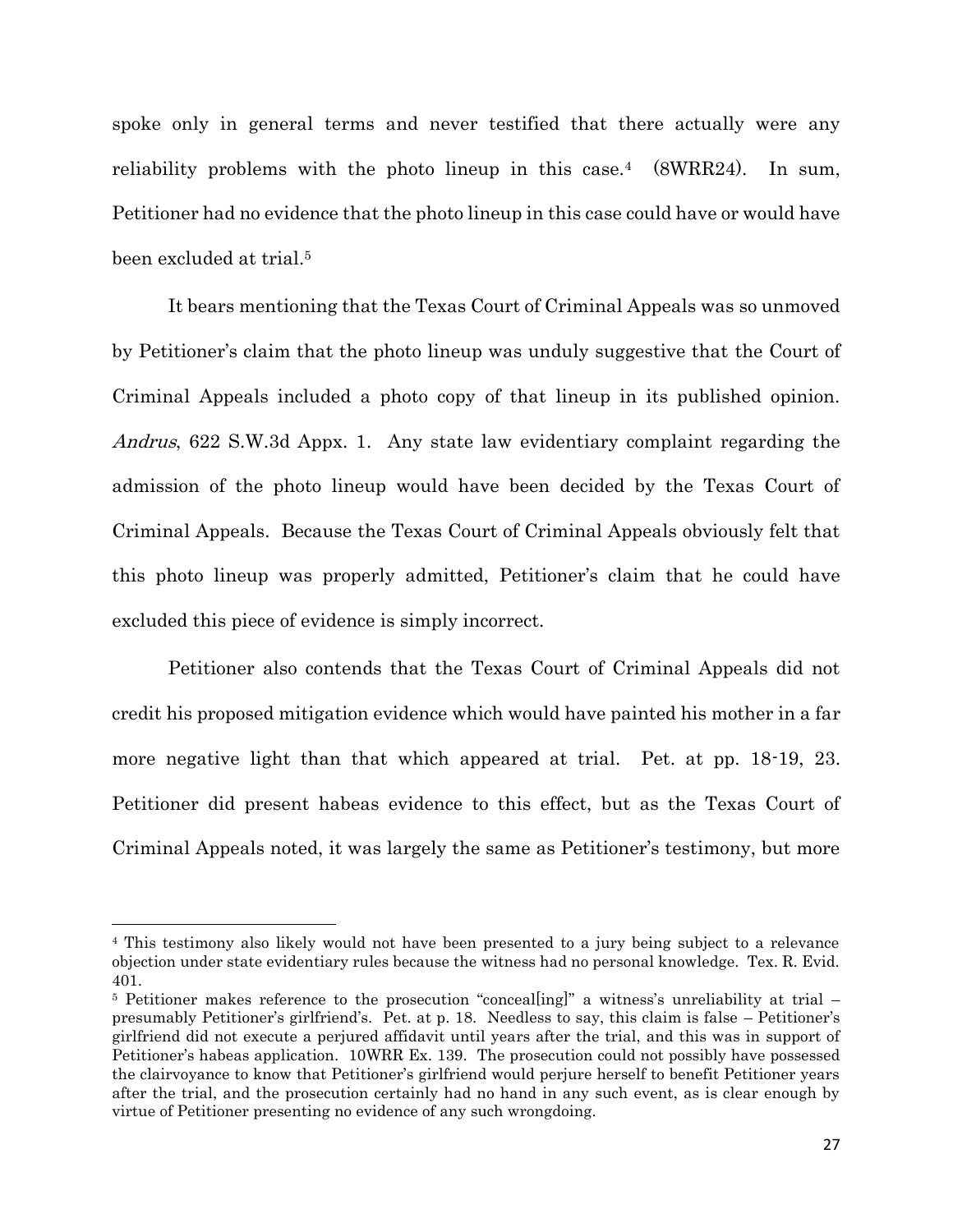in depth. Id. at 906-07. As the Texas Court of Criminal Appeals noted, it was in this sense duplicative. As such, it could have been subject to state evidentiary rules objections. Further, were we to presume that Petitioner's mother would not concede that she was a drug addled prostitute, as indeed she did not present herself at trial, evidence that she was addicted to drugs and engaged in prostitution would have been contested and there is no guarantee that the jury would have believed the testimony of others that she was engaged in such activities and disbelieved her denials. Thus, while the failure of trial counsel to uncover and present these witnesses goes to trial counsel's ineffectiveness, the question of whether Petitioner was prejudiced by his trial counsel's failure to do so is a closer question – is it not just as plausible that the jury would be offended by these attacks on Petitioner's mother as that they would be convinced she was a drug addict and a prostitute and consider that fact mitigating?

Petitioner also argues that the Texas Court of Criminal Appeals erred in its consideration of the purported facts regarding Petitioner's mental health. Pet. at pp. 24-33. Firstly, Petitioner takes issue with the Texas Court of Criminal Appeals' citation to and reliance on an evaluation conducted by a Dr. Brown. Pet. at pp. 24- 26.

Dr. Brown was a psychologist who was retained by trial counsel to evaluate and potentially testify on Petitioner's behalf. (10WRR174, State's Ex. 32 at p. 4). Trial counsel ultimately chose not to call Dr. Brown as a witness because his report was problematic for the defense both in terms of his methodology/conclusions and the fact that he related that Petitioner had engaged in numerous acts of sadism on

28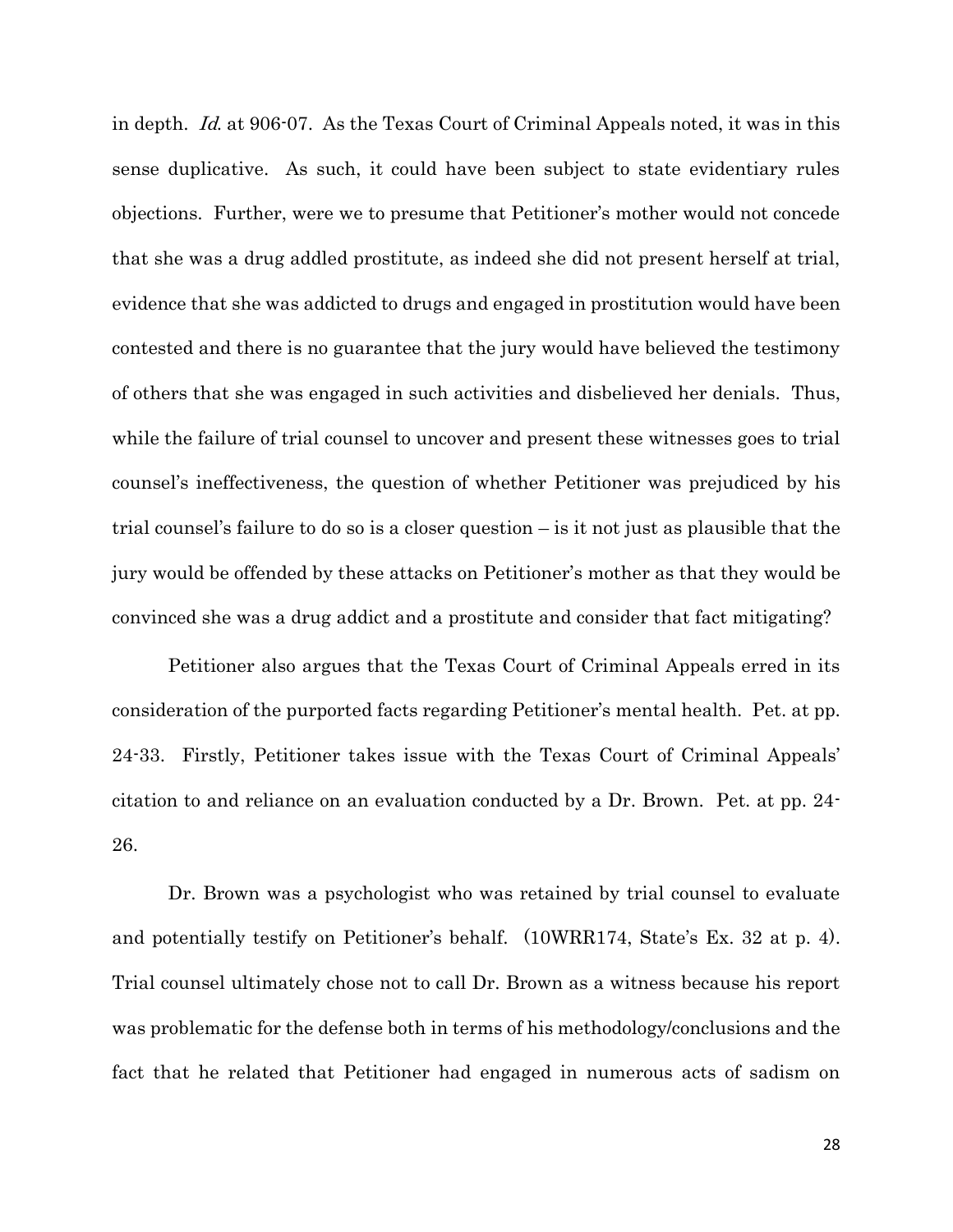animals. (10WRR174, State's Ex. 32 at p. 4). The Texas Court of Criminal Appeals cited Dr. Brown's report as an example of how the potential psychological evidence which Petitioner now argues would have been entirely mitigating was in fact far from clearly mitigating, but rather double-edged and sometimes even entirely aggravating. Andrus, 622 S.W.3d at 901.

Petitioner argues that Dr. Brown's report should not be considered for any reason because it was not mitigating and Dr. Brown did not testify – even were this contention credited, we must certainly consider the testimony of the expert Petitioner did call.

The expert Petitioner called at the habeas hearing, and presumably is to be held as an example of the psychological testimony Petitioner wants this Court to consider the potential impact of in front of a jury, Dr. Hammel, testified that portion of the report by Dr. Brown, the psychiatric expert retained by Petitioner's trial counsel, which indicated Petitioner might have schizophrenia, "is not accurate." (7WRR64). Hammel testified that he was concerned that this potential diagnosis was invalid because Dr. Brown indicated that the validity scales of his testing indicated that Petitioner was over-reporting his psychiatric problems. (7WRR65).

Hammel testified that where Petitioner had told Dr. Brown how he had killed a puppy and had tortured other animals, (i.e. putting firecrackers in cats' anuses) Petitioner admitted some of those acts to him but minimized them and denied others.<sup>6</sup>

l

<sup>6</sup> Petitioner argues that the claim that Petitioner tortured animals was "thoroughly debunked" (Pet. at p. 26) by Hammel's testimony, but in fact Hammel did no such thing – he detailed that Petitioner reported killing two dogs though both purportedly now by accident (though how one accidentally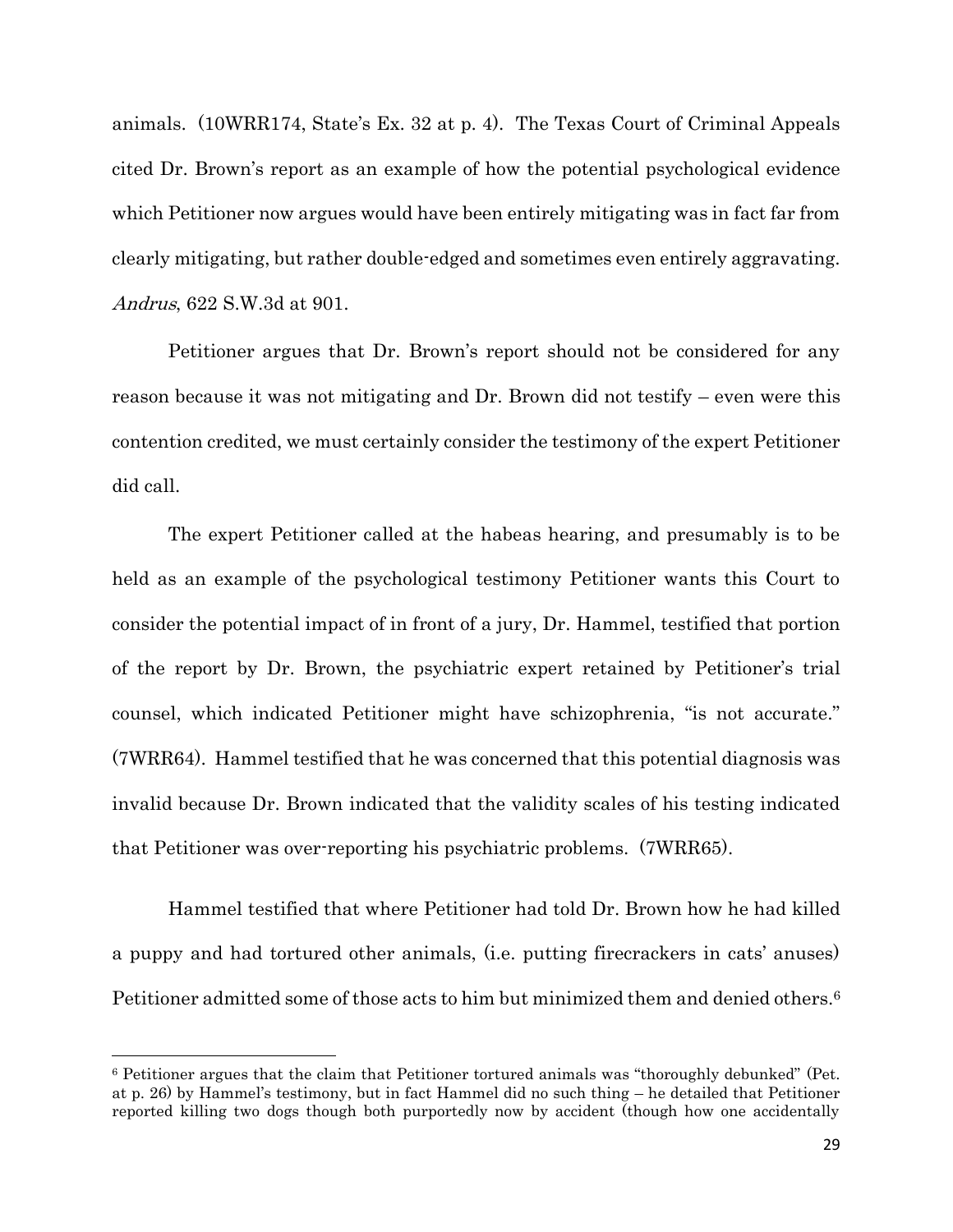(7WRR67-68). Hammel testified that although Petitioner told Dr. Brown he had set fire to his mother's apartment, he denied doing so in his interview with Hammel. (7WRR68).

Hammel testified that the potential diagnosis of "mood disorder" might legitimately apply to Petitioner – that being a general diagnosis that could include "clinically significant levels of depression or clinically significant levels of anxiety…." (7WRR72). Hammel testified that the diagnosis of "conduct disorder" might also legitimately apply to Petitioner – conduct disorder being a diagnosis "given on the basis of behaviors a person exhibits … breaking the law, skipping school, problems with authority, et cetera." (7WRR74-75). Hammel testified that "the presumption is anybody who's sent to TYC probably has conduct disorder." (7WRR76).

Hammel testified that "I don't think [Petitioner] has a primary psychotic disorder." (7WRR88). Hammel further clarified his diagnosis to say, "I do think [Petitioner] had some experiences that were outside of reality. But, again, I don't believe they represent a primary psychotic disorder, such as schizophrenia." (7WRR90).

Hammel testified that a diagnosis of antisocial personality disorder could apply to Petitioner, but could not say for certain if the diagnosis was appropriate. (7WRR94).

 $\overline{\phantom{a}}$ 

drowns a dog, he did not explain), and killing birds, but Petitioner denied putting firecrackers in cats' anuses during their interview. (7WRR67-68). This hardly qualifies as a thorough debunking.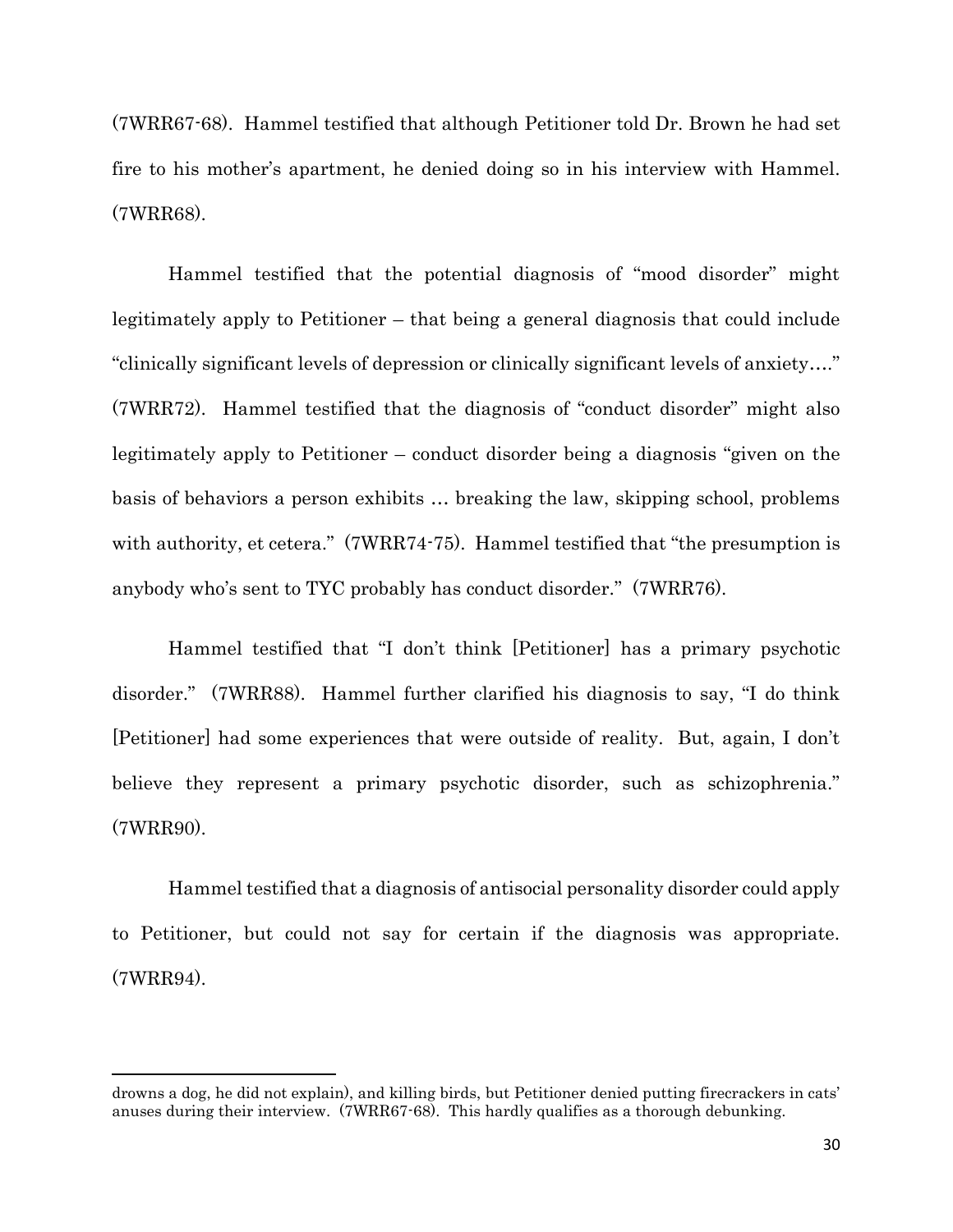In sum, the psychological expert Petitioner called at the habeas hearing took the position that Petitioner does not have a serious psychiatric disorder, but he might have antisocial personality disorder. The expert that was not called, Dr. Brown, would have testified Petitioner had schizophrenia. Petitioner's habeas expert would have testified Petitioner "accidentally" killed two dogs, including "accidentally" drowning one of them, and killed birds. Dr. Brown would have testified that Petitioner killed various animals and put firecrackers in cats' anuses and tried to burn down his mother's house.

Are either of these experts particularly mitigating in their testimony? Are they not both at least as aggravating as mitigating? At least Dr. Brown would have testified Petitioner might be schizophrenic. Hammel's testimony that Petitioner is not schizophrenic but might have antisocial personality disorder is hardly more helpful – in fact, this proposed testimony is plainly aggravating, rather than mitigating.

Petitioner nonetheless takes issue with the Texas Court of Criminal Appeals' skepticism that Petitioner had a serious mental illness<sup> $7$ </sup> – but this conclusion was firmly grounded in the record – as we have just seen, his own habeas expert testified Petitioner did not have a serious mental illness. (7WRR90, 94).

In this vein, Petitioner again relies on an incomplete recitation of the facts when he states that his jail records indicate he was given all manner of medications

 $\overline{\phantom{a}}$ 

<sup>7</sup> Pet. at pp. 30-33.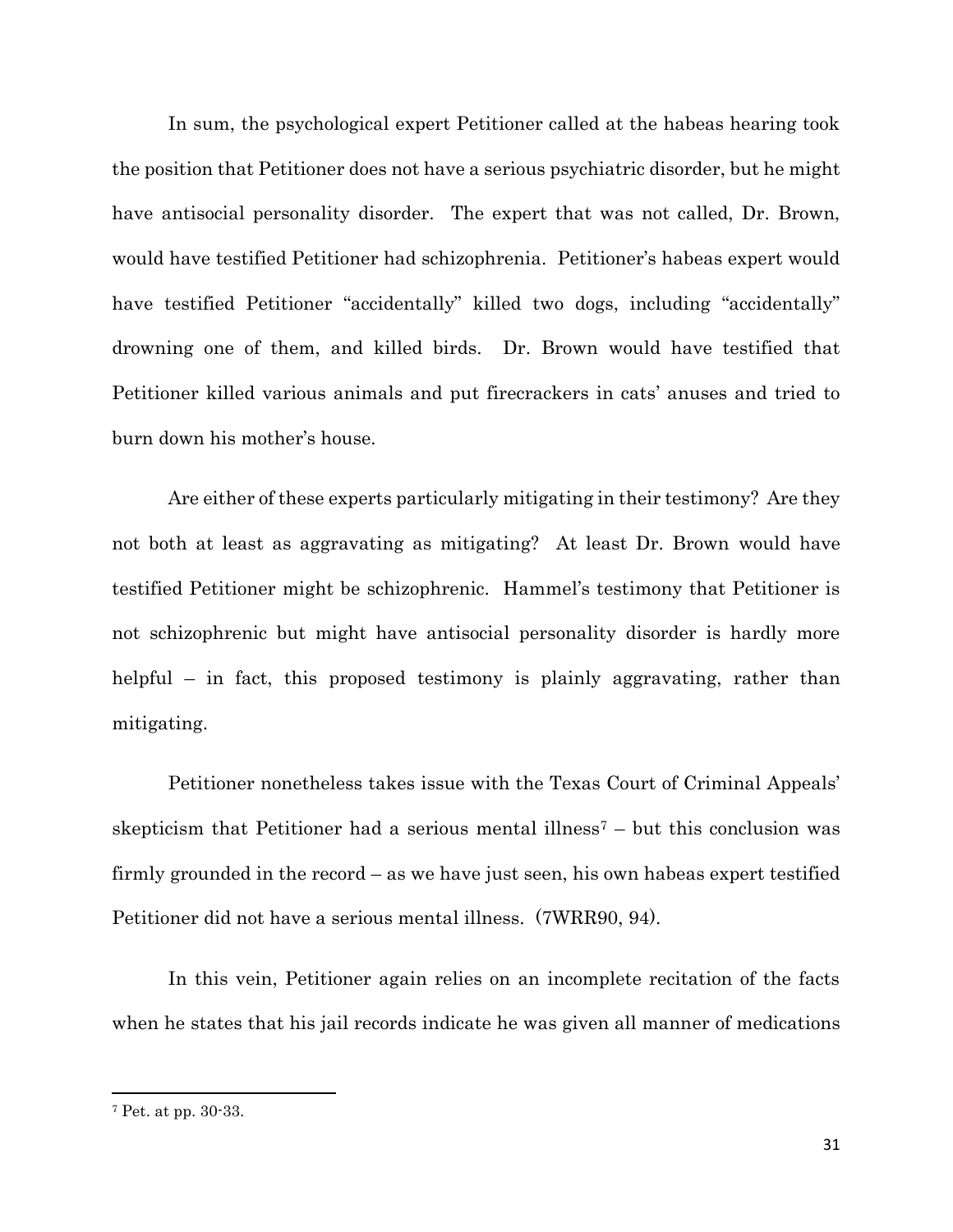in relation to mental health. Pet. at p. 32. While it is true that Petitioner was given numerous such medications, a complete reading of the record shows numerous notations that Petitioner was engaged in drug seeking behavior and he himself stated that he tried to "sleep his time away" in TYC. (7WRR95-97). Therefore, the claim that inappropriate medication is the root of Petitioner's misdeeds, and that presenting this claim to the jury would have been uniformly mitigating is inaccurate and not supported by a full reading of the record.

Petitioner's claim that the Texas Court of Criminal Appeals incorrectly characterized his proposed mitigation evidence is based on incomplete and inaccurate recitations of the facts. The Texas Court of Criminal Appeals' opinion simply takes account of the entirety of the aggravating factors which Petitioner would choose to ignore and also considers the double-edged nature of much of his proposed mitigation evidence. The Texas Court of Criminal Appeals was empowered to make factual findings and consider the entirety of the facts. Its factual findings are supported by the record and should be undisturbed.

Further, the juries and their verdicts are sacred to our principles of ordered government and to the principle of the citizenry providing checks on government. An actual jury considered a real set of facts presented to it and rendered a verdict in this case. That verdict should be granted great deference and not be disturbed lightly. More to the point, it should not be disturbed based on speculation about what effect a set of contested (not to mention incomplete and inaccurate) purported facts could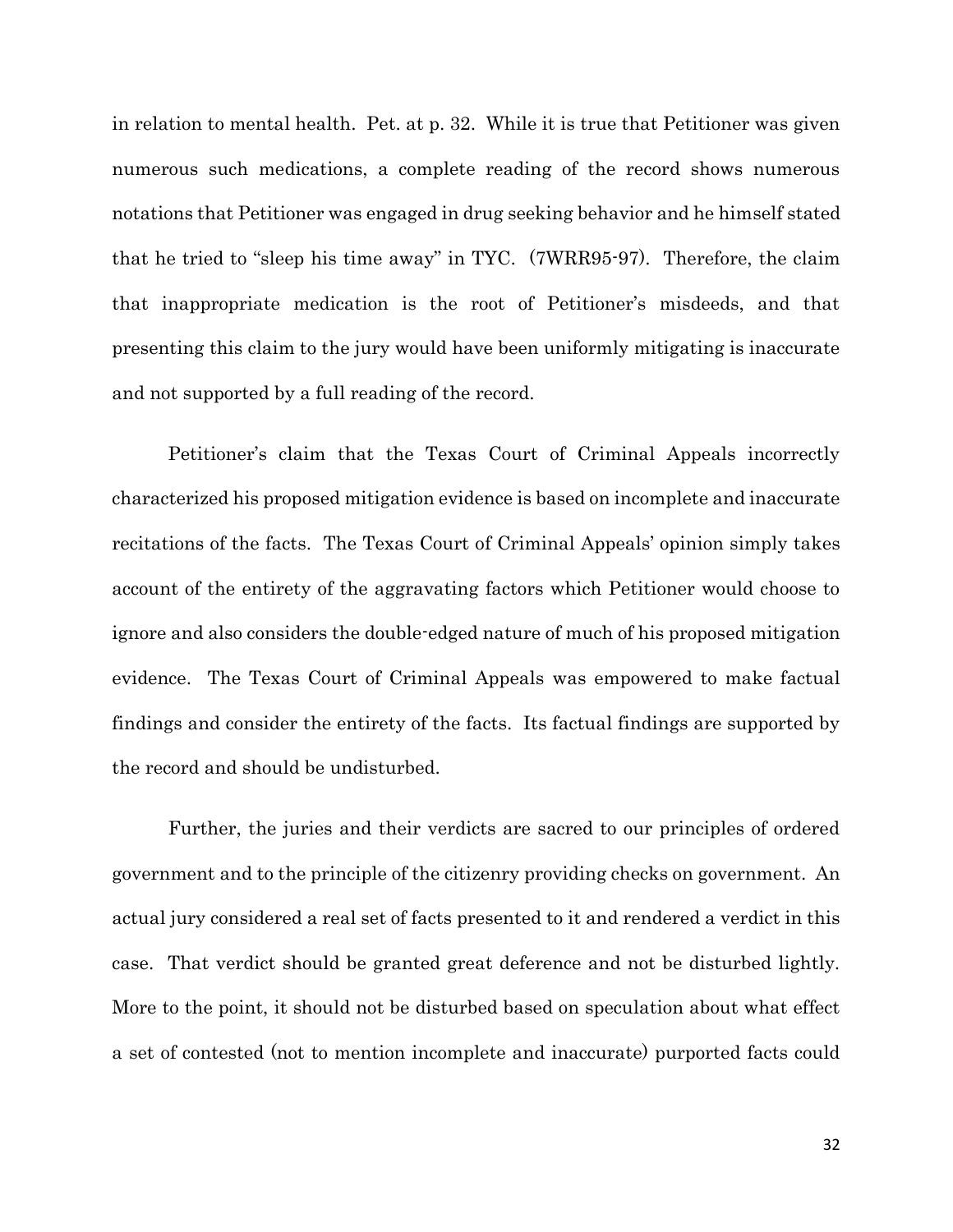have had on a hypothetical juror. The Texas Court of Criminal Appeals' findings of fact are supported by the record and should remain undisturbed.

Petitioner's complaints about the Texas Court of Criminal Appeals' application of the law to the facts should likewise be rejected because the Texas Court of Criminal Appeals properly applied this Court's precedents to the facts at bar in denying Petitioner habeas relief.

## The Texas Court of Criminal Appeals correctly applied this Court's precedents, and followed this Court's explicit instructions in denying Petitioner habeas relief and that holding should not be disturbed

This Court ordered the Texas Court of Criminal Appeals to "address *Strickland* prejudice in light of the correct legal principles articulated above." Andrus, 140 S.Ct. at 1887. The principles this Court referred to were citations to Wiggins, Williams and Sears. Id., citing Wiggins, 539 U.S. at 538, 123 S.Ct. 2527; Williams, 529 U.S. at 398, 120 S.Ct. 1495 and *Sears v. Upton*, 561 U.S. 945, 130 S.Ct. 3259 (2010).

The Texas Court of Criminal Appeals undertook this review, and relied principally on this Court's opinion in Williams as a guide. Andrus, 622 S.W.3d at 905-07. The Texas Court of Criminal Appeals noted that it relied principally on Williams (as opposed to *Wiggins*) because this Court's per curiam opinion criticized the previous prejudice analysis conducted by a minority of the Texas Court of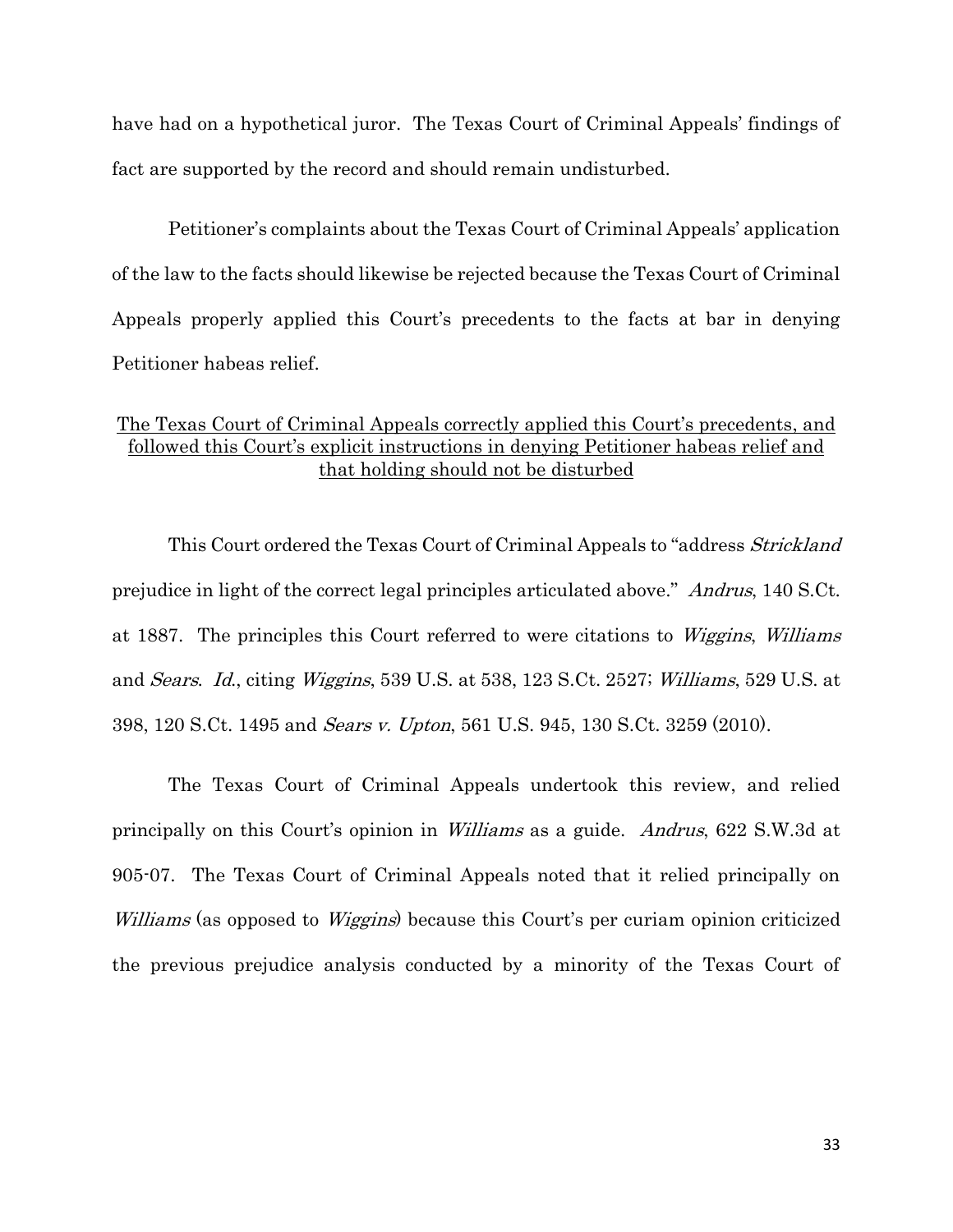Criminal Appeals for relying too closely on Wiggins. Andrus, 622 S.W.3d at 905, fn. 125, citing Andrus, 140 S.Ct. 1886, fn. 68.

In undertaking that review, the Texas Court of Criminal Appeals noted that although the evidence in this case compared unfavorably to that in Williams, the Texas Court of Criminal Appeals was careful to note that it had not relied on a mechanical application or comparison of the facts between this case and Williams. The Texas Court of Criminal Appeals explained its analysis thusly:

[W]e do not come to our conclusion [that Petitioner has not shown prejudice] because [Petitioner's] case compares unfavorably to Williams. Our independent review reveals that [Petitioner's] proposed new mitigating evidence is relatively weak and that some of that sort of evidence – about his family and background – was presented at trial. Moreover, much of [Petitioner's] proposed new mitigating evidence could be considered aggravating in some respects. And, if his proposed mitigating evidence is admitted, it would likely be accompanied by significant additional aggravating evidence. Finally, the aggravating evidence presented at trial was strong and substantial, and notably, extensive with respect to violence during incarceration. We conclude that [Petitioner] has not shown that the balance of aggravating and mitigating evidence would shift enough to create a reasonable probability that the outcome of Petitioner's sentencing hearing would have been different.

Andrus, 622 S.W.3d at 906-07.

l

Respondent argues that the Texas Court of Criminal Appeals properly applied

this Court's precedents in analyzing Petitioner's claim of prejudice. The Texas Court

<sup>&</sup>lt;sup>8</sup> The footnote referenced in this Court's per curiam opinion criticized the Texas Court of Criminal Appeals' concurring opinion's reliance on *Wiggins* by saying, "The concurring opinion seemed to assume that the prejudice inquiry here turns principally on how the facts of this case compare to the facts in *Wiggins* ... we have never before equated what was sufficient in *Wiggins* with what is necessary to establish prejudice." Andrus, 140 S.Ct. 1886, fn. 6.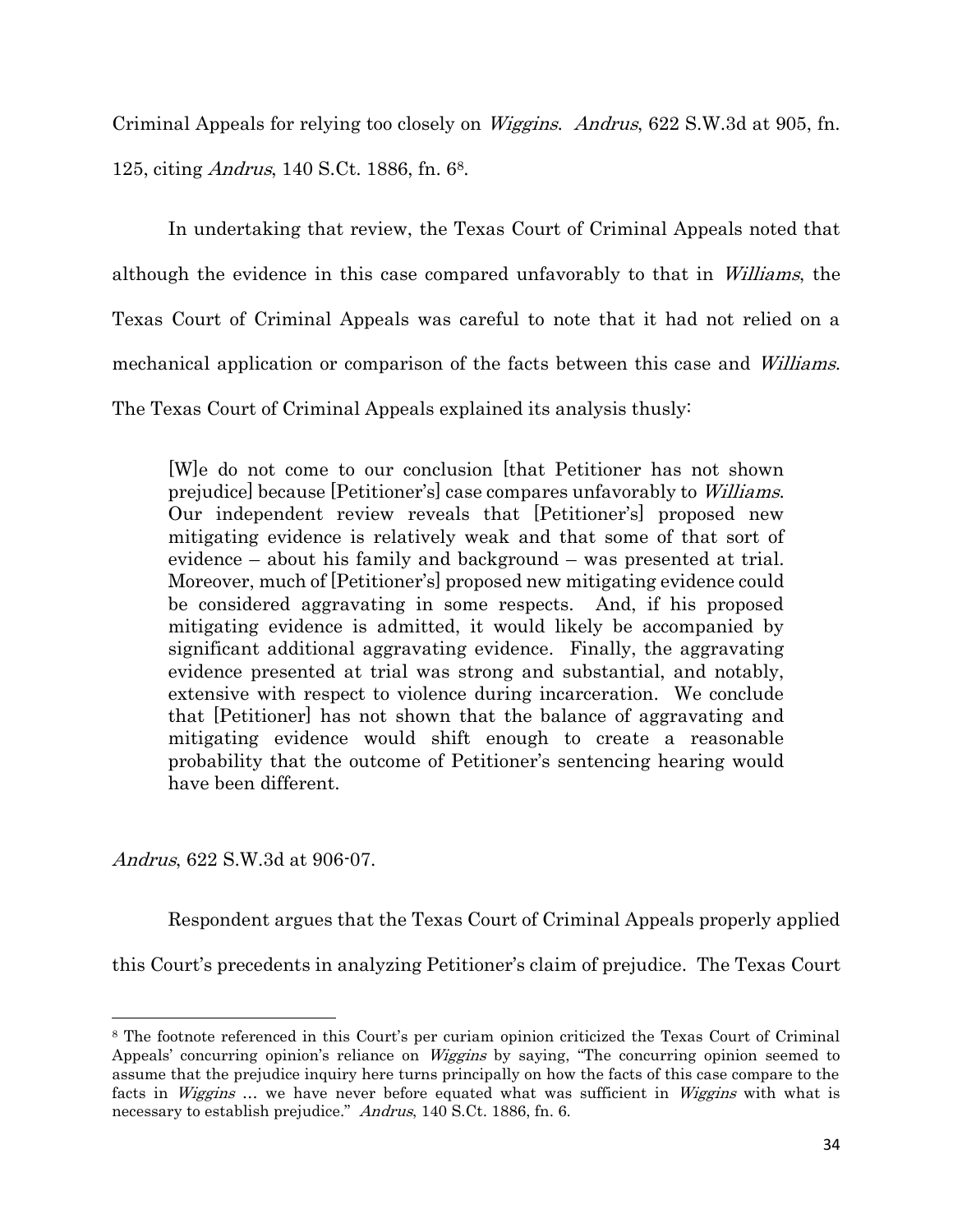of Criminal Appeals' holding that Petitioner did not show prejudice should be affirmed.

While this Court cautioned that mechanically comparing Petitioner's circumstances to that of those in Wiggins is not the proper way to evaluate Petitioner's claim of prejudice, it is nonetheless proper for the Texas Court of Criminal Appeals and other state courts to look to this Court's precedent to aid them in determining whether a Petitioner has shown prejudice in a given case.

As is to be expected in an individualized, record-intensive analysis, this Court's precedents are not uniformly in favor of a finding that a petitioner has not shown prejudice, nor that a petitioner has shown prejudice. However, there is precedent from this Court which closely mirrors the proceedings here, and which supports Respondent's argument that the Texas Court of Criminal Appeals did not err in holding that Petitioner had not shown prejudice. See, e.g., Sears, 561 U.S. 945, 956, 130 S.Ct. 3259, 3267 (2010) (remanding case to state court for examination of petitioner's claim of ineffectiveness and prejudice in investigation and presentation of mitigating evidence, which the state court conducted and found no ineffectiveness nor prejudice after examining the record and this Court denied the subsequent petition for writ of certiorari to review that decision); Sears, 751 S.E.2d 365, 370-71 (Ga. 2013) cert. denied 572 U.S. 1118, 134 S.Ct. 2292 (2014); Wong v. Belmontes, 558 U.S. 15, 26-28, 130 S.Ct. 383, 389-91 (2009) (holding defendant could not establish prejudice (assuming without deciding trial counsel was ineffective) where trial counsel put on mitigation case but limited it to attempt to avoid introduction of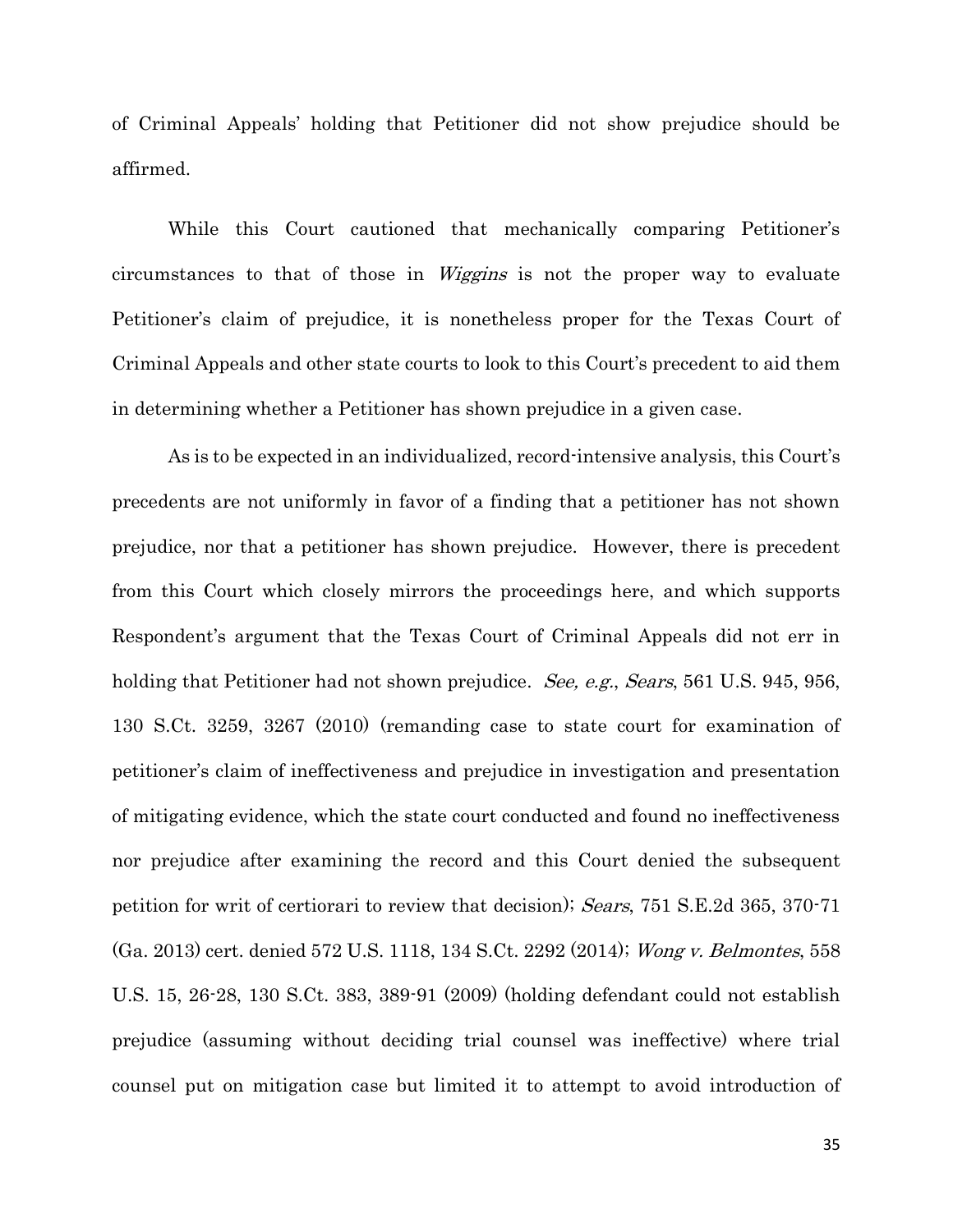extraneous murder defendant committed); but see Porter v. McCollum, 558 U.S. 30, 130 S.Ct. 447 (2009) (reversing death sentence where counsel did not interview witnesses or review documents and presented no mitigation though defendant was a war hero with history of mental health issues); *Rompilla v. Beard*, 545 U.S. 374, 125 S.Ct. 2456 (2005) (reversing a death sentence on ineffective assistance grounds where defendant and his family were unhelpful in finding mitigating evidence and counsel did not review prior convictions before trial).

There is also precedent from the lower federal courts considering federal habeas proceedings addressing an evaluation of prejudice which likewise support the conclusion that the Texas Court of Criminal Appeals did not err in holding that Petitioner did not show prejudice. See, .e.g., Floyd v. Filson, 949 F.3d 1128, 1140-42 (9th Cir. 2020) cert. denied 141 S.Ct. 660 (2020) (holding petitioner was not prejudiced where evidence of fetal alcohol syndrome and other mental health issues where this evidence was cumulative and the aggravating evidence weighty); Trevino v. Davis, 861 F.3d 545, 549-51 (5th Cir. 2017) cert. denied 138 S.Ct. 1793 (2018) (holding that petitioner was not prejudiced by failure to introduce evidence he suffered from fetal alcohol syndrome where the introduction of such evidence would have been "double edged" in that it would also have introduced acts of violence to the jury which they had not previously heard).

The Texas Court of Criminal Appeals undertook a record intensive review of Petitioner's case as it was ordered to by this Court. It came to the conclusion that Petitioner was not prejudiced because his proposed mitigating evidence was not